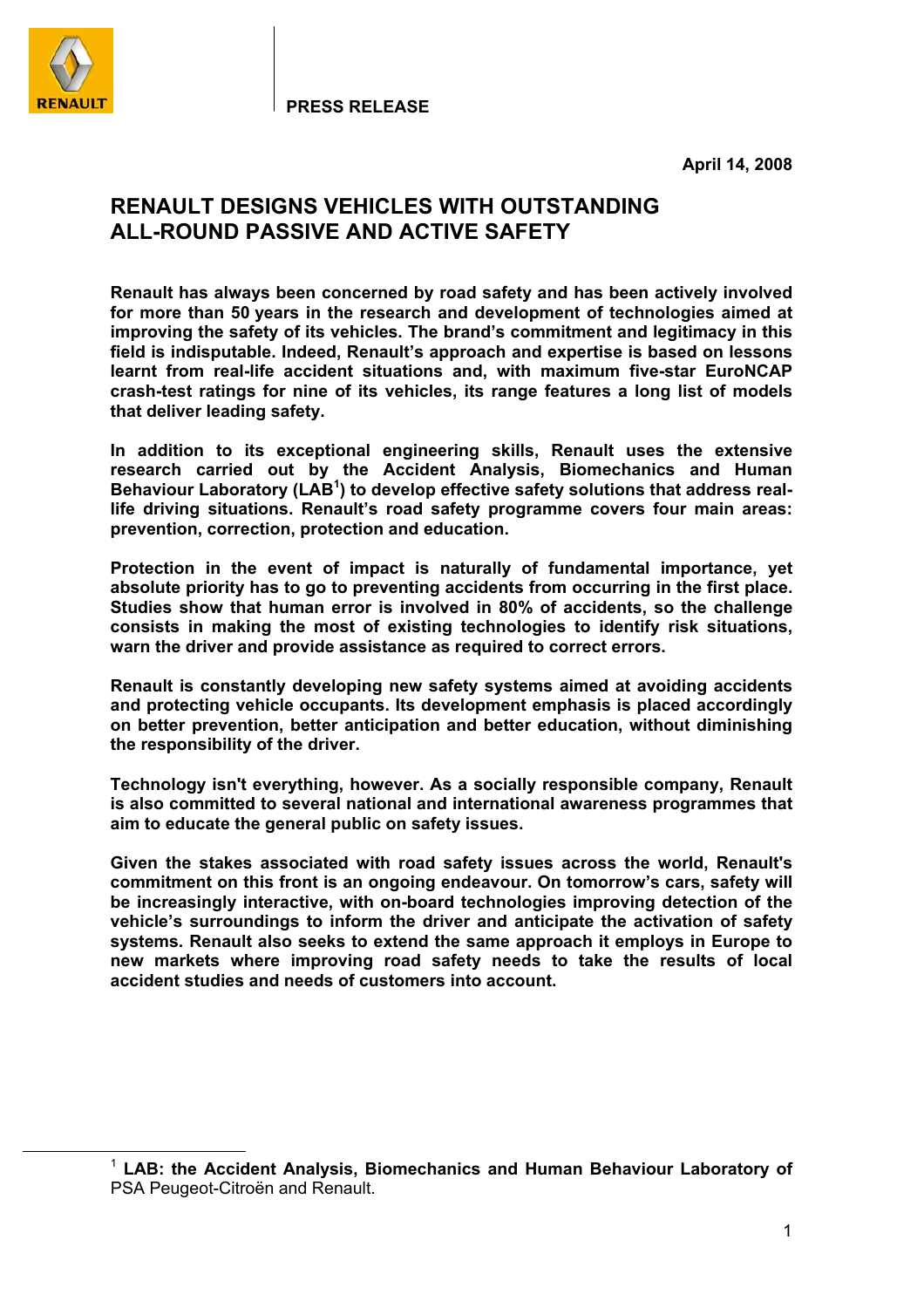

# **CONTENTS**

## **Press information**

- 1. Road safety, a global challenge
- 2. Human-centred safety policy
- 3. Safety: a pragmatic, global approach with four main focuses
- 4. LAB, the only laboratory of its kind in the world
- 5. Resources allocated to develop Renault's safety policy
- 6. Key dates in Renault's safety record
- 7. EuroNCAP

## **Educational Fact sheets**

## **1. Prevention**

- Visual and audible seatbelt reminders (driver and passengers)
- Tyre pressure monitoring system
- Cruise control with speed limiter
- Automatic headlamp and wiper activation
- Xenon/bi-xenon headlamps
- Additional cornering lights
- Electronic alcohol test

### **2. Correction**

- ABS (anti-lock braking system) with EBD (electronic brakeforce distribution)
- **Emergency Brake Assist**
- ESC (electronic stability control) with CSV (understeer control)
- ASR (traction control)
- Active Drive chassis with four-wheel steering

### **3. Protection**

- Structure (very-very-high-elastic-limit steel/VVHELS)
- Third-generation System for Restraint and Protection (SRP3), with dual pretensioners, load limiters and anti-submarining humps
- **Airbags**
- Active anti-submarining airbag
- High-performance rear impact absorbing seats and headrests
- Side impact protection system
- Rear passenger protection
- Child safety systems
- Retractable roll hoops for convertibles

### **4. Education**

- International Safety for All programme
- Renault, a socially responsible company strongly committed to road safety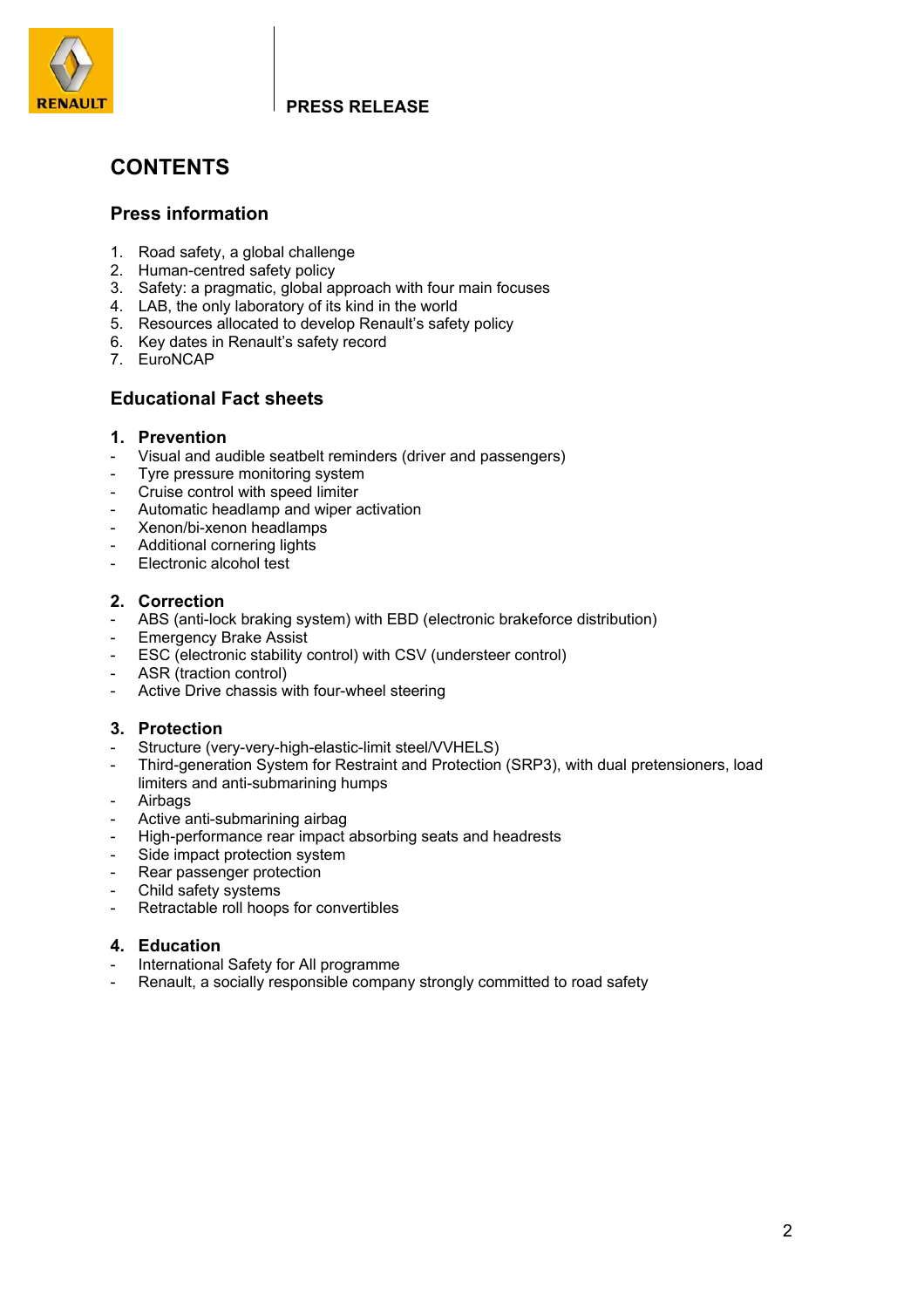

### **1. Road safety, a global challenge**

Road safety is a major social issue, both nationally and internationally. According to the World Health Organization (WHO), road accidents are the eighth biggest cause of death worldwide, and are expected to become the third biggest by 2020.

The European Union has set the target of bringing road deaths down from 50,000 in 2000 to 25,000 by 2010.

Thanks to its prime expertise and the advanced safety technologies featured across its product range, Renault has made a significant contribution to the steady improvement that has been achieved. For example, Renault's third-generation System for Restraint and Protection (SRP3, see below) has resulted in an 80% reduction in the risk of head and thorax injury.

Progress is encouraging, but two important points must not be overlooked. To begin with, safety results continue to vary widely from country to country, even across the 27 members of the European Union. Secondly, Renault places the driver at the heart of its approach to safety because driver behaviour remains a key factor in this domain.

### **2. Human-centred safety policy**

Because human error is to blame in 80% of road accidents, Renault vehicle design is overwhelmingly human-centred. A sound understanding of human response is essential if we are to optimize the development of active safety systems capable of avoiding accidents, and passive safety systems aimed at protecting occupants should an accident prove unavoidable.

Two parameters are of fundamental importance:

### - *Reaction times:*

In the best possible scenario, an individual in good health will take 0.6 seconds to react to an emergency situation, though the average is closer to a second. At 50kph, even before the driver has started to brake, a vehicle will travel 14 metres in this time (equivalent to two pedestrian crossings). And once the pedal has been pushed, it will take the car a further 12 metres to come to a standstill.

### **Field of vision**

As well as diminishing with age and fatigue, and under the influence of alcohol or drugs, field of vision also decreases with speed, from almost 180° at a standstill to 100° at 40kph and a mere 30° at 130kph.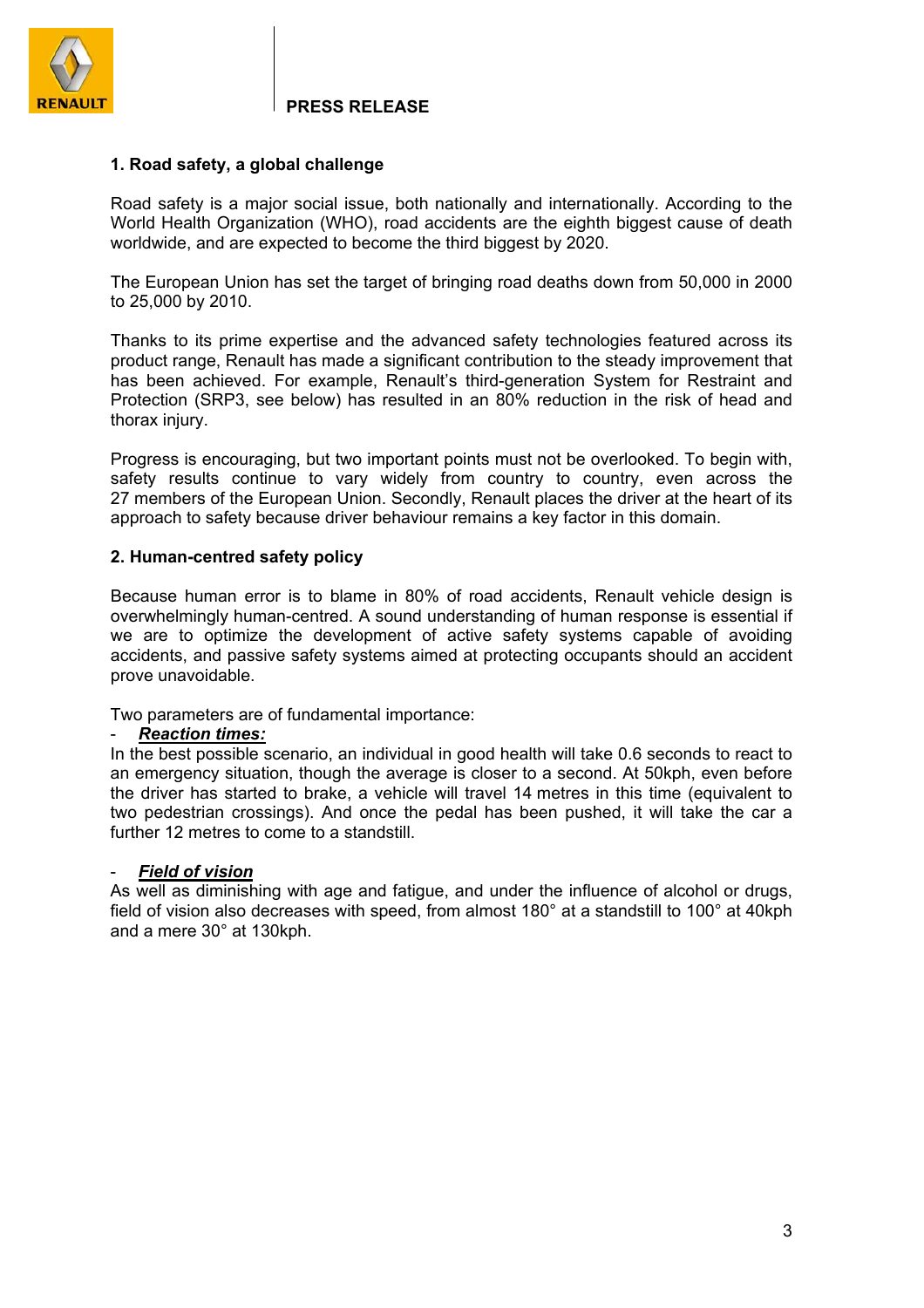

Road safety can never simply boil down to a matter of equipment and technology. Drivervehicle interaction is paramount, and must be constantly adapted to each situation. Realizing the importance of man-machine interaction, Renault has developed the concept of integral safety, which involves a global approach that covers technical, medical, ergonomic and social criteria, etc. This integral safety concept translates into very safe cars that implement advanced active and passive safety systems.

Human error, which is the cause of 80% of road accidents, breaks down as follows (source: LAB):

- 30%: poor perception of danger
- 20%: inappropriate decision or response to danger
- 20%: defective evaluation
- 10%: general failing
- 20%: imprecise interpretation

### **3. Safety: a pragmatic, global approach with four main focuses**

Renault develops cars with excellent all-round active and passive safety, taking a design approach based on **real-life safety**, which means factoring in actual driving conditions in widely varying locations worldwide. Renault thus gives priority to the most effective prevention, correction and protection technologies, which are featured widely across its range. In addition to the three vehicle-oriented focuses of **prevention, correction and protection**, Renault also pioneers a fourth focus, namely a road safety **education**  programme that addresses the broadest possible population of road users.

### *Prevention*

Renault provides drivers with systems for **anticipating risks** (visual and audible seatbelt reminders, tyre pressure monitoring system, xenon headlamps, additional cornering lights, etc.) and for taking on auxiliary tasks automatically so that the driver can **concentrate on the road** (automatic headlamp and wiper activation, cruise control with speed limiter, etc.).

### *Correction*

To cope with difficult or emergency situations, handling and braking performance are fundamental aspects of the vehicle's overall dynamic package and form the basis of active safety performance and accident avoidance.

Renault offers range-wide access to technologically advanced systems (ABS, emergency brake assist, ESC, ASR traction control, etc.) which **improve vehicle response in difficult or dangerous conditions**, and which compensate for inappropriate driver reaction (but without taking control out of the driver's hands). Renault accordingly offers emergency brake assist as standard for all its passenger car and LCV models. Renault also offers ESC (electronic stability control with CSV understeer control) on all new vehicles (New Twingo, New Kangoo, etc.) at a very affordable price (e.g. €300 in France).

### *Protection*

To provide optimum protection for all passengers, whatever their build and wherever they are sitting in the car, **Renault designs and develops effective impact protection systems** which include structural features, airbags, seatbelts and headrests.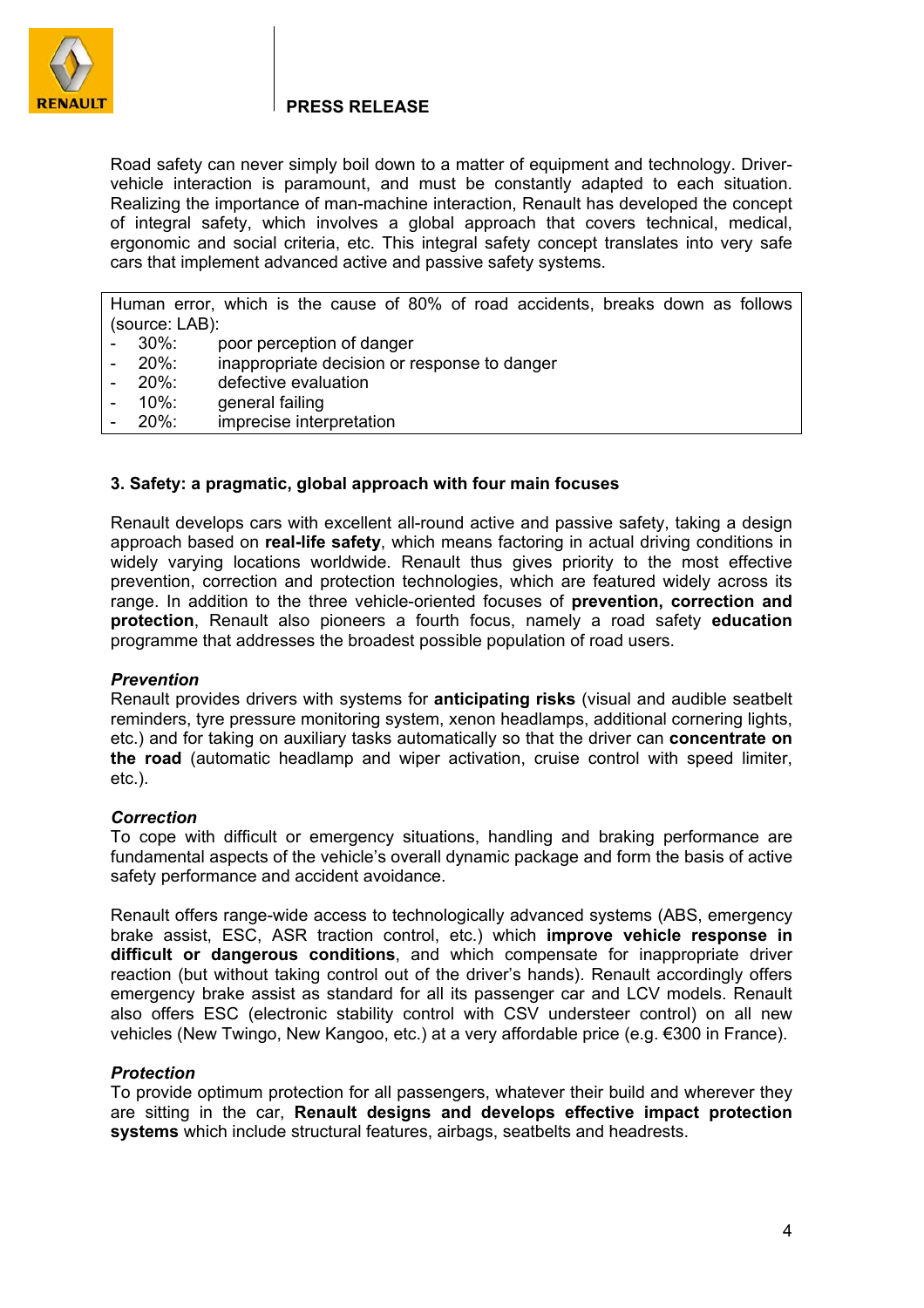

Two such Renault systems are particularly innovative:

- **Renault's unique SRP3 (third-generation System for Restraint and Protection)**  combines dual seatbelt pretensioners (to hold the thorax and pelvis firmly in place and prevent the body from sliding forward, a phenomenon known as submarining), **load limiters** (to prevent the belt from cutting into the thorax) **and adaptive dual-volume airbags** (to dampen impact energy more effectively).
- **Dual side impact sensors and dual-chamber thorax/pelvis airbags**, an industry first on New Laguna.

Analysis of actual accidents repeatedly confirms the efficiency of these protection systems, and yields valuable data to help Renault engineers improve them further still. **Figures indicate that if all cars on the market were fitted with SRP3, a 30% reduction would be achieved in the number of people killed and seriously injured in road accidents (source: LAB).**

### *Education*

Renault's road safety strategy extends beyond technical considerations to cover education as well. **Because the driver will always be the key factor in road safety**, the education of road users must be a priority mission. As a socially responsible company, Renault has been running education campaigns across all sectors of the population and age groups for many years now.

Renault's **Safety for All programme** addresses children and young people in 23 countries, using entertaining and informative content backed by active involvement from children, parents and teachers.

A further investment has seen the company enhance the road safety awareness of its own staff and encourage them to become responsible citizens thanks to the **'Renault Group Driver's Charter'.** This covers 130,000 employees in 30 countries and involves annual awareness programmes during the Road Safety Month in June, as well as educational programmes.

Last but not least, along with other major companies in the automotive industry and related fields, Renault is also a partner of the **Global Road Safety Initiative (GRSI)**, which provides financial backing for road safety initiatives in emerging countries.

### **4. LAB, the only laboratory of its kind in the world**

Renault's expertise in the realm of safety draws on the experience of its research programmes that began as long ago as 1954 with the establishment of the Renault Physiology and Accident Analysis Laboratory. This later became the **Accident Analysis, Biomechanics and Human Behaviour Laboratory** (LAB) which was founded in 1969 and which is shared by Renault and the PSA Peugeot-Citroën Group. LAB runs an accident analysis database which is unique in the world based on the analysis of **14,000 accident-damaged vehicles, 25,000 victims and 63,000 injuries**.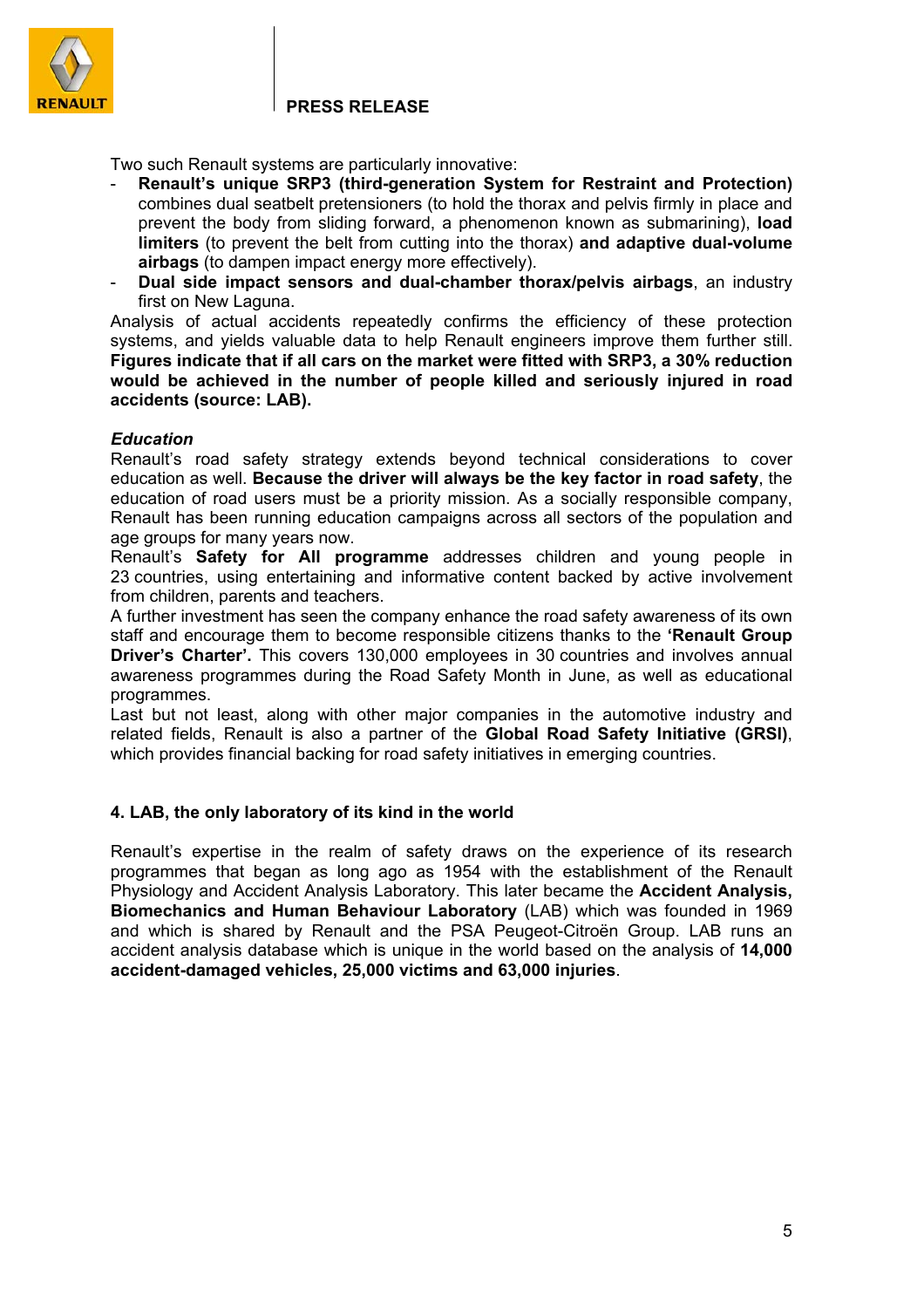

The laboratory has three main objectives: to develop a greater understanding of the causes of accidents, to analyse the physical constraints that the human body is capable of withstanding and to study driver behaviour.

- *Understanding the causes of accidents (accident analysis) to:*
	- Develop effective driver aids,
	- Determine the impact configurations that need to be taken into account when designing vehicles.
- *Analysis of the physical constraints the human body can withstand (biomechanics) to:*
	- Develop effective protection and define new injury criteria.
- *Study of driver behaviour to:*
	- Take into account different driver profiles to deliver enhanced comfort and safety.

### **What is biomechanics?**

Biomechanics is the study of how the human body is capable of withstanding mechanical forces.

## **5. Resources allocated to develop Renault's safety policy**

Renault's recognized skills and know-how in the field of safety are the result of a concerted safety policy. Renault invests **€100 million** on safety annually and employs **600 safety specialists** at three research and test centres.

At the Guyancourt centre (west of Paris), safety teams mainly comprise experts in digital simulation specially trained in computer assisted simulation. Some **4,000 virtual crashtests** are performed every year.

At the Lardy centre (Paris region), real-life crash-tests are performed using a 35-metre long catapult. The Lardy centre performs around **400 physical crash-tests** annually.

The Aubevoye centre (Normandy) works on **running gear**, with testers measuring the dynamic characteristics of vehicles during their development. Roadholding evaluations are based on more than 300 criteria.

### **What does a crash-test involve?**

All new models developed by Renault undergo several crash-tests. Each test vehicle is fitted with 70 sensors and is occupied by dummies worth €150,000 each. Vehicles undergo a raft of tests (front, side and rear impacts, and pedestrian collisions) to determine their resistance and their capacity to protect occupants. Each test involves over 300 hours of work. The test vehicle is crashed into obstacles by means of a 35-metre long catapult at the Lardy centre. Collisions are filmed and recorded by ultra-high speed cameras (more than 1,000 images per second). Test data is analysed to validate technical solutions capable of affording the best possible protection for vehicle occupants.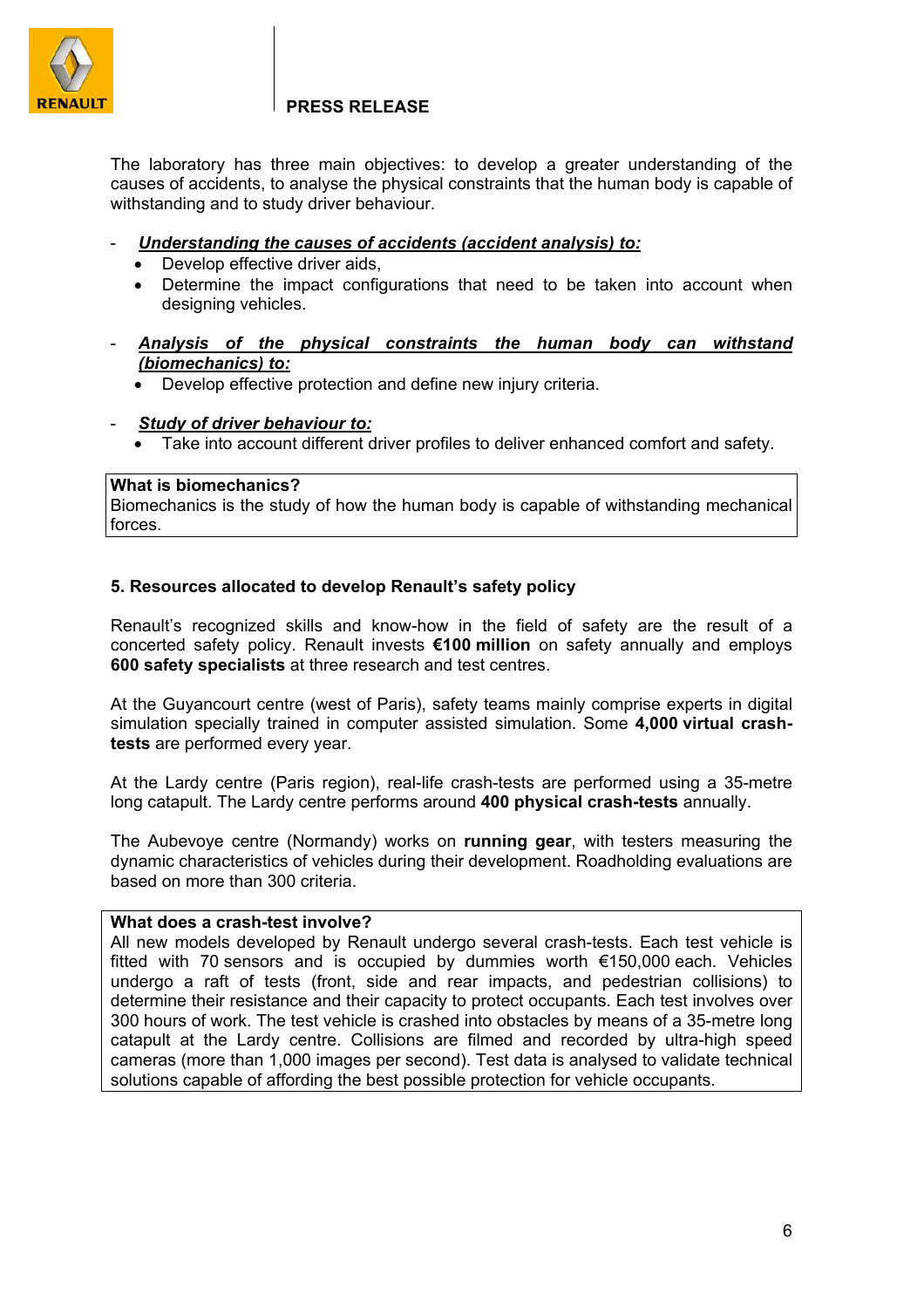

### **6. Key dates in Renault's safety record**

Renault has a longstanding commitment to safety. Over half a century ago, Renault became the first carmaker to set up a physiology and biomechanics laboratory run by a doctor.

**1898:** Louis Renault's original Voiturette featured a geartrain transmission, more reliable and less dangerous than the day's more conventional chains or belts.

**1909:** A compressed air starter replaced the crank, responsible for many injuries.

**1922:** Renault's six-cylinder 18CV and 40CV models had brakes on the front wheels, and the 40CV could be fitted with Louis Renault's patented mechanical **servo-brake**, for stronger braking action.

**1937:** The Juvaquatre was the first Renault with **independent** front **suspension,** for better roadholding, and an all-steel **monocoque structure,** for better protection.

**1951:** The **Lardy centre** (near Paris) was set up to handle tests on all future Renault vehicles. This was where the first impact resistance tests were carried out.

**1954:** Renault set up a **physiology and biomechanics laboratory** run by a doctor, to help vehicle design teams develop safer cars. From this moment on, crash-tests would take on major importance in vehicle design and safety engineering.

**1962:** The **R8** was the first compact car to be fitted with **disc brakes on all four wheels**, a feature previously reserved for large cars.

**1969:** Renault and PSA Peugeot-Citroën set up the joint **Accident Analysis and Biomechanics Laboratory** (LAB).

**1974:** The BRV (Basic Research Vehicle) was developed **for studies into passive safety.** 

**1979:** Renault presented **EPURE** (vehicle for research into road user and environment protection), featuring the concept of a non-deformable cabin, and allowing for pedestrian impact.

**1985: ABS** appeared on the R25.

**1993: Driver airbag and seatbelt pretensioners** appeared on Clio, R19 and Safrane.

**1995**: Mégane introduced the **Programmed Restraint System** (SRP1), which revolutionized the seatbelt by adding a load limiter, pretensioner and locking reel.

**1996: ABS** and **driver and passenger airbags** appeared across the whole Renault range.

**1998: The second-generation Programmed Restraint System** (SRP2) appeared, with driver and passenger airbags, load limiters, pretensioners and headrests with close-up protection.

**2000:** Scénic introduced **Emergency Brake Assist,** and Renault launched its Safety for All programme.

**2001: Renault introduced ESC Electronic Stability Control on Laguna II, traction control and third-generation SRP**. **Laguna II** became the market's **first car** to obtain the **top five-star rating** in the EuroNCAP crash-tests.

**2002: Mégane II** and **Vel Satis** obtained **five-star** EuroNCAP **ratings**.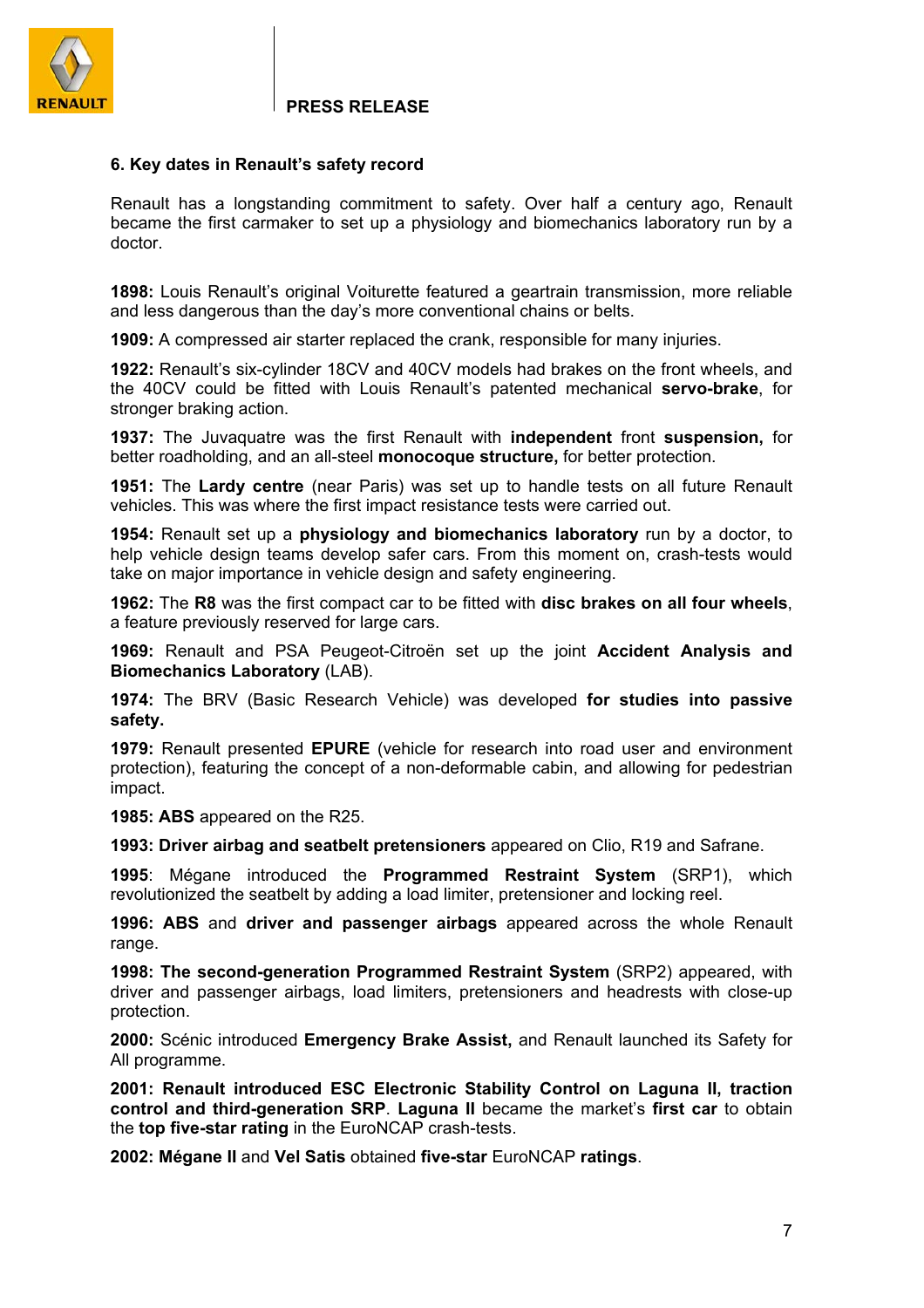

**2003: Espace IV** and **Scénic II** obtained **five-star** EuroNCAP crash-test **ratings, with Espace IV scoring 35.11 out of a possible total of 37, the highest score ever achieved to date.**

**2004: Five-star** EuroNCAP crash-test **ratings** were achieved by **Mégane Cabriolet** and **Modus** (the first five-star car of its category)**.** 

**2005: Clio III** obtained a **five-star** EuroNCAP crash-test **rating.** 

**2007: Laguna III** obtained a **five-star** EuroNCAP crash-test **rating, with a record score of 36 out of 37.** 

### **7. EuroNCAP**

Renault is the only manufacturer to have seen nine of its vehicles obtain a five-star EuroNCAP crash-test rating. The first model in the world to achieve the top rating was Laguna II in 2001. It was followed by Vel Satis, Espace IV, Mégane II, Scénic II, Mégane Coupe Cabriolet, Modus, Clio III and Laguna III. In December 2007, Laguna III obtained the excellent test score of 36 out of a maximum 37.

These outstanding results speak volumes for Renault's expertise in the realm of passive safety.

The crash-test procedure run by the independent organization EuroNCAP features four separate tests:

### - *Front impact*

At a speed of 64kph (compared to 56kph under the European directive), the car collides with a deformable metal barrier simulating the front of another vehicle. For a better match to real-life collision conditions, the offset impact covers 40% of car width, on the driver's side. This test is scored out of 16.

### - *Side impact*

A mechanical ram is projected at a speed of 50kph against the driver's side of the test vehicle, simulating impact from another vehicle. This test is scored out of 16.

### - *Pole test*

Mounted on a trolley projected at a speed of 29kph, the car collides with a pole on the driver's side. This test adds two bonus points.

### - *Pedestrian impact*

This test assesses how dangerous the vehicle is to pedestrians (tibia, hip and head injury) in a frontal impact at 40kph. It is scored separately.

The maximum score across all tests is 34, although three additional points can be awarded for the presence of an audible seatbelt reminder function, bringing the maximum to 37. Depending on the score obtained by the vehicle, a rating of one to five stars is given, indicating its overall safety level. A score of 32.5 or better is required for a five-star rating.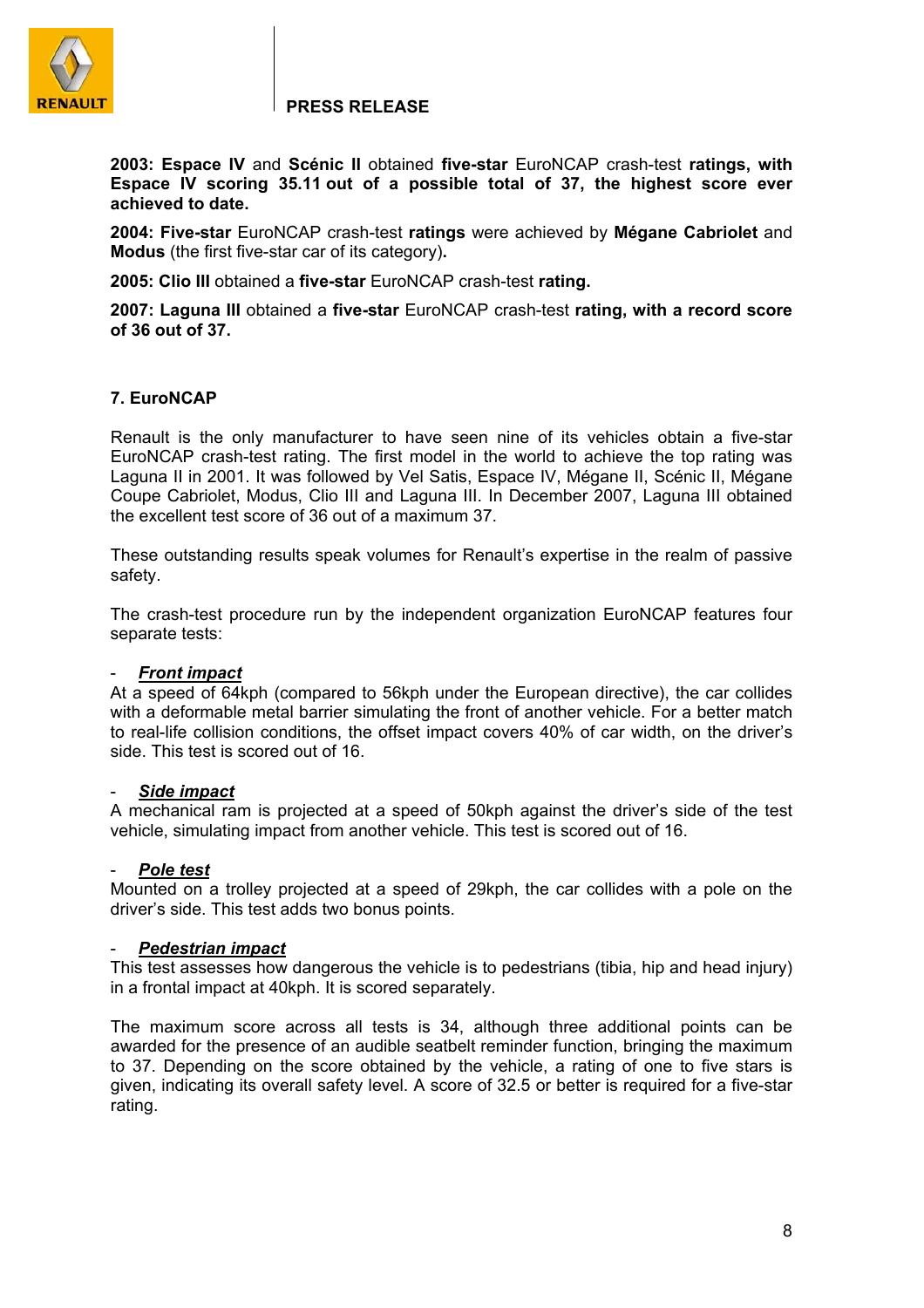

The car being crash-tested is occupied by lifelike dummies fitted with sensors to evaluate injury to each part of the body. The seriousness of injuries incurred by each zone is colour-coded (red for 'very serious', brown for 'serious', orange for 'moderate, yellow for 'slight' and green for 'very slight').

### **What is EuroNCAP?**

EuroNCAP is a Brussels-based organization that carries out precise studies into the consequences of accidents on drivers and passengers. It is co-financed by the FIA (Fédération Internationale de l'Automobile), the European Union, the governments of five countries (Germany, France, UK, Holland and Sweden), and three associations: ICRT (International Consumer Research & Testing), ADAC (Allgemeiner Deutscher Automobil-Club) and AIT (International Tourism Association). EuroNCAP's annual budget of around €6 million is spent on acquiring around thirty new vehicles and putting them through crash-tests.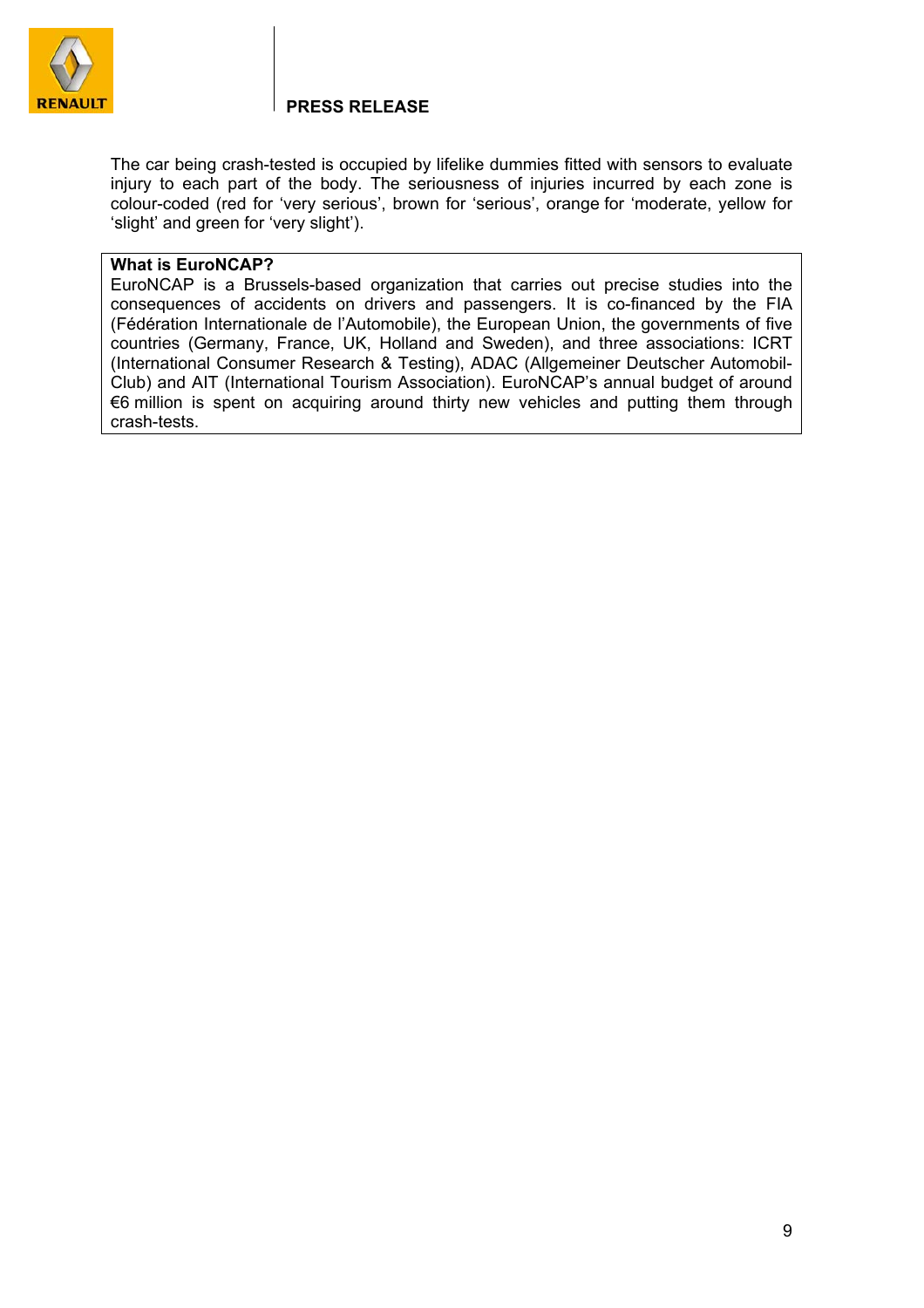

# **PREVENTION**

**Road danger is not an inescapable fact of life. One way to make roads safer is to enhance user responsibility. Prevention therefore starts by helping the driver anticipate risks. In addition, Renault also provides equipment that performs auxiliary tasks automatically, enabling drivers to keep their minds on the road.** 

- **Visual and audible seatbelt reminders (SBR)**
- **Tyre pressure monitoring system**
- **Cruise control with speed limiter**
- **Automatic headlamp and wiper activation**
- **Xenon/bi-xenon headlamps**
- **Additional cornering lights**
- **Electronic alcohol test**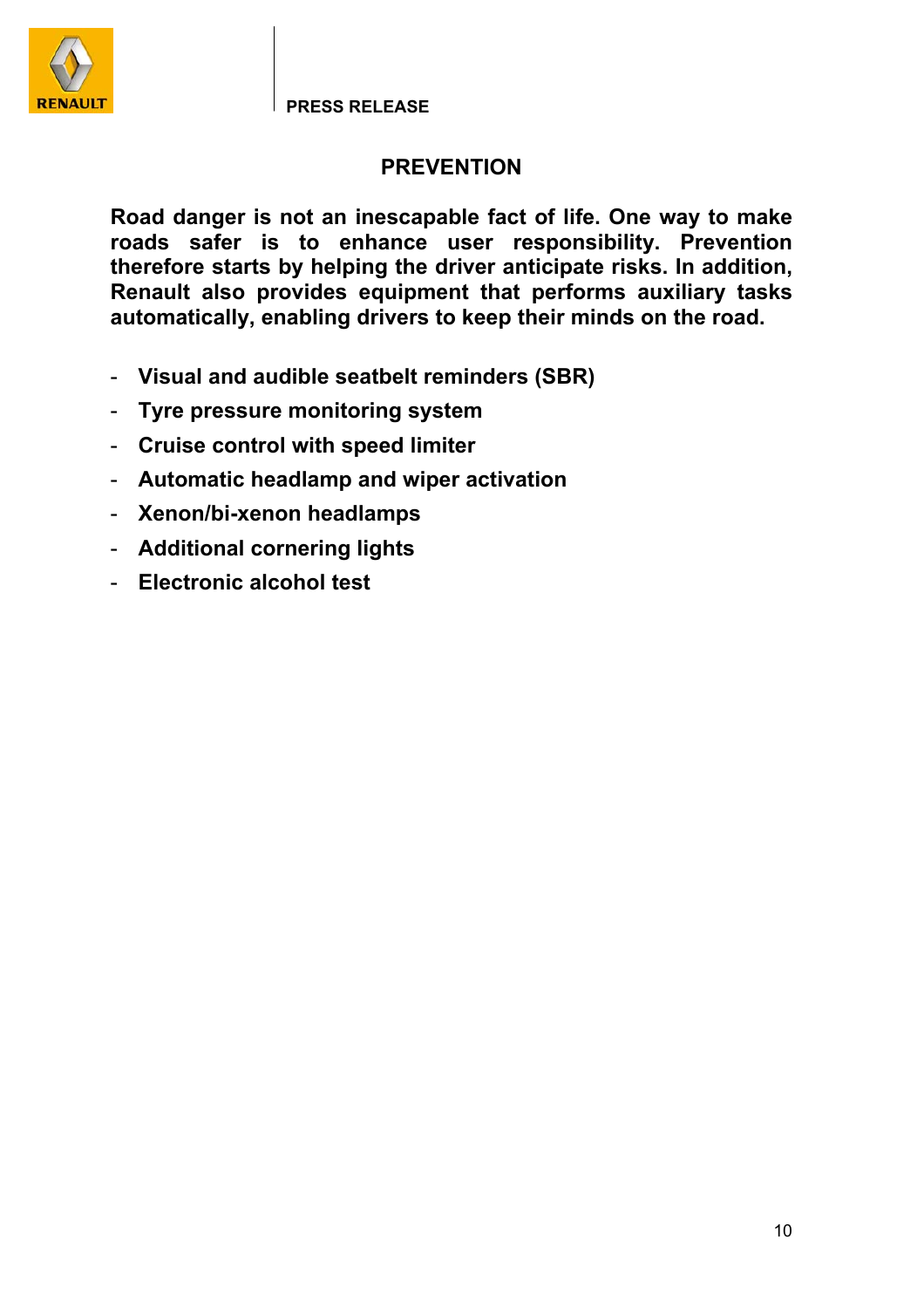

## **Visual and audible driver and passenger seatbelt reminders (SBR)**

### *Situation*

The seatbelt is the most important and effective protection system in the car, even at low speeds. If seatbelts were worn by 100% of vehicle occupants in all seats, 1,200 lives would be saved on French roads every year (source: LAB).

LAB studies reveal that seatbelts are only worn by 74% of front-seat occupants and 43% of rear-seat occupants involved in an accident, compared with official statistics indicating around 98% at the front and 82% at the rear.

### *Solution*

A warning light comes on and a buzzer sounds if the driver's seatbelt is not buckled by the time the vehicle speed reaches 20kph. On some vehicles, there is also a passenger seatbelt reminder.

If the belt is not fastened within 30 seconds, the buzzer sounds at a louder volume for 90 seconds (in order to be heard above engine noise at more than 50kph). After two minutes, the warning lamp remains lit.

### *How it works*

A switch in the buckle detects whether the belt is fastened or not. Based on information from the speedometer concerning the car's speed, the control unit switches on the audible and visual warning alarms.

### *Did you know?*

In a collision against a wall at a speed of 50kph, it takes a force of more than two tonnes to restrain an adult weighting 75kg. The impact is equivalent to a fall from the third floor of a building.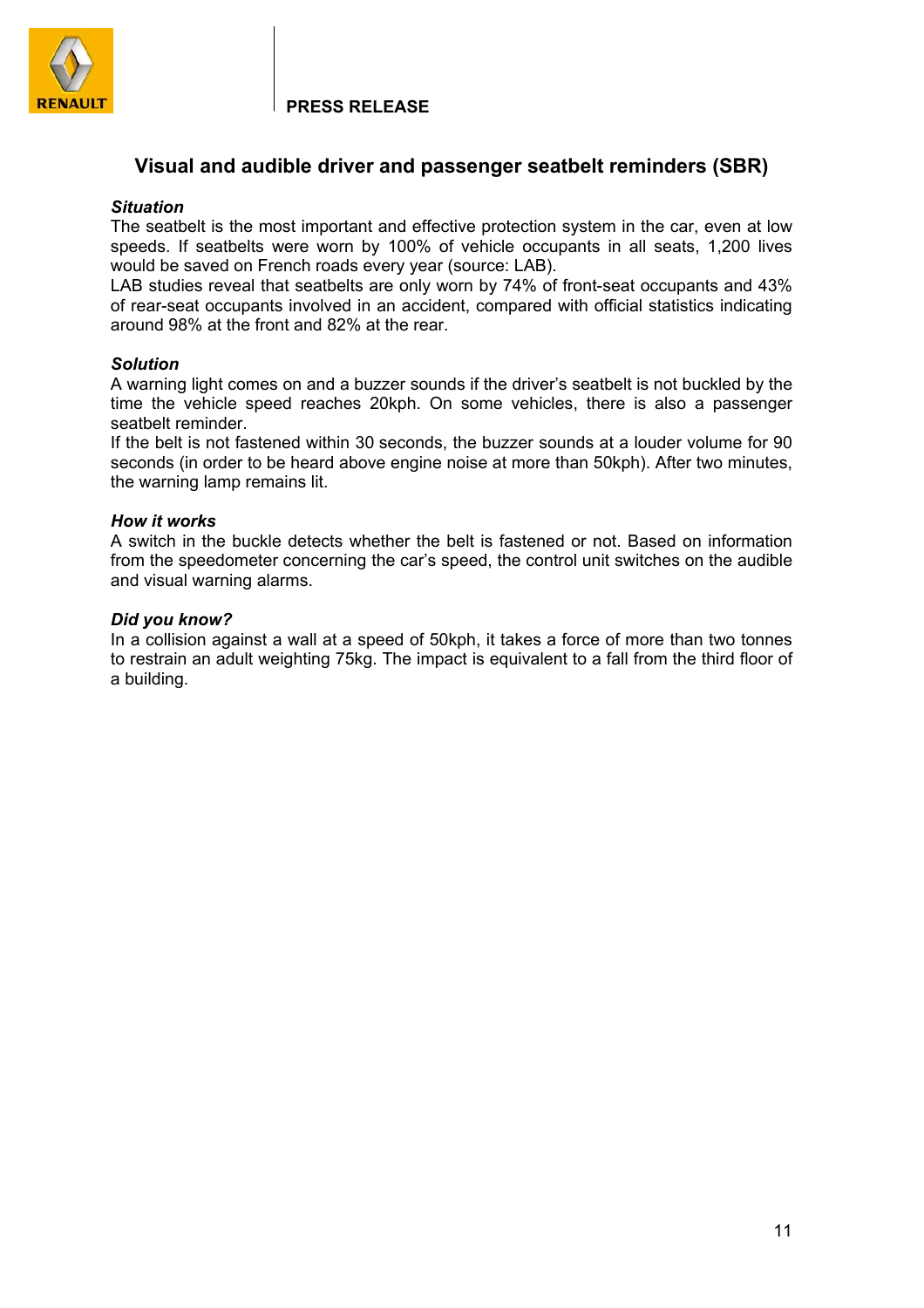

# **Tyre pressure monitoring system**

### *Situation*

Tyres are the only part of the car in contact with the road. Unfortunately, they are all too often overlooked when servicing the car.

### *Solution*

A dashboard light warns the driver if there is a pressure-related problem, such as underinflated tyres, slow punctures or tyre pressures that are inconsistent with the vehicle's speed. A message explaining the problem (under-inflation, over-inflation, puncture, inappropriate pressure for speed) appears on the display. On some models, the display also shows the inflation pressure for each tyre. The tyre pressure monitoring system enables the driver to adapt speed to tyre pressure, avoid premature tyre wear and avoid blow-outs.

### *How it works*

Pressure, temperature and acceleration sensors in each wheel permanently send data via a wireless link to the vehicle's central control unit which uses this information to analyse the situation and warn the driver of a puncture or an inflation-related problem.

### *Did you know?*

Around 6% of fatal accidents on motorways involve a tyre blow-out caused by insufficiently inflated tyres or a slow puncture (source: AFSA, Association Française des Sociétés d'Autoroutes).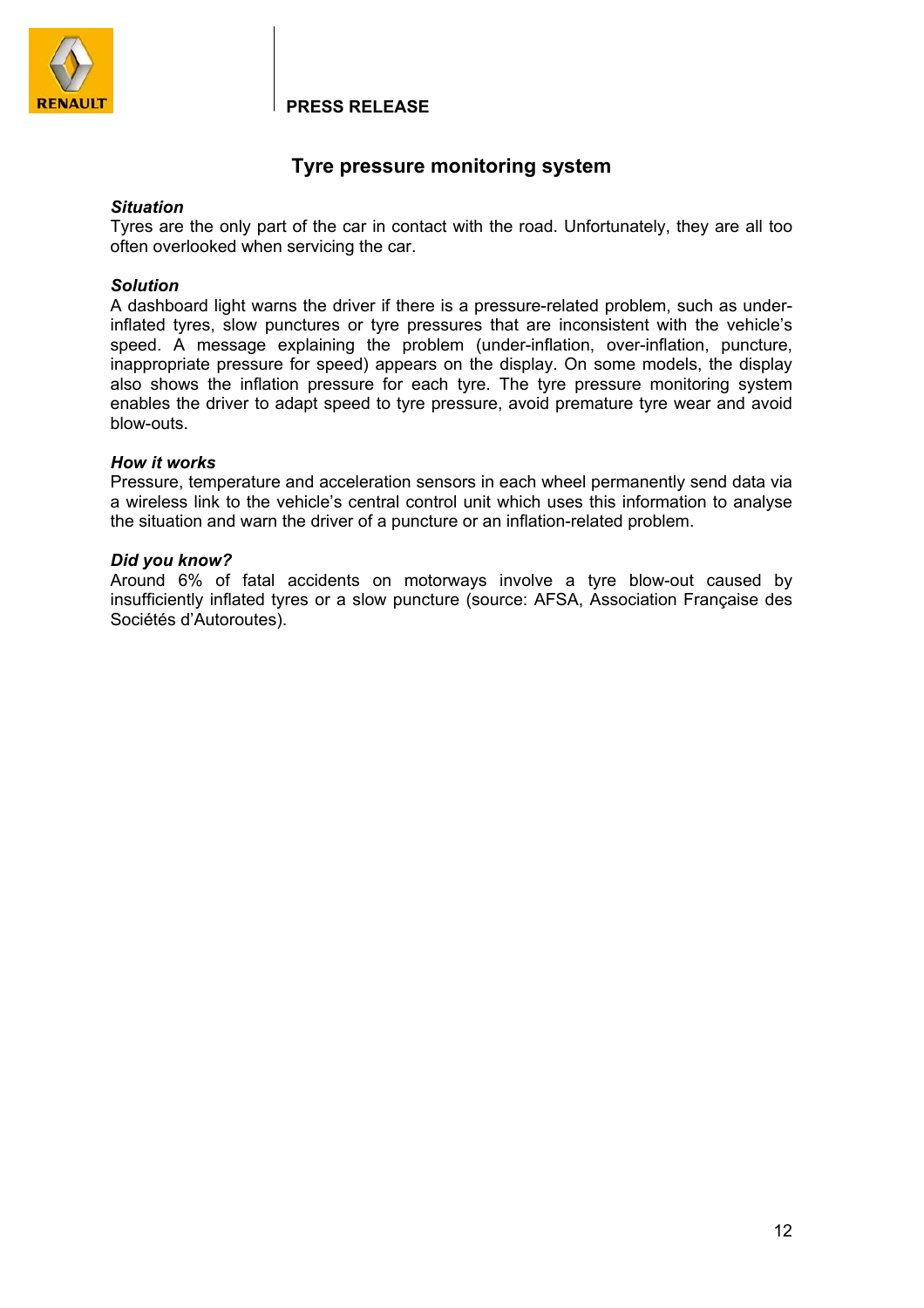

# **Cruise control with speed limiter**

### *Situation*

The cruise control with speed limiter, first introduced in 2001, permits speed limits to be adhered to.

### *Solution*

Cruise control is often seen as a convenience function that also helps to reduce fuel consumption. However, it also contributes to enhanced safety by alleviating driving-related stress.

**The speed limiter** contributes to safety by making sure the speed does not inadvertently stray above the threshold set by the driver.

### *How it works*

The cruise control with speed limiter function makes use of new-generation electronic accelerator technology, which has replaced the traditional throttle cable.

The driver sets the required speed using steering wheel-mounted controls (+ and –). An electronic control unit compares this with the actual speed of the vehicle as conveyed by the speedometer or sensed by wheel speed sensors.

In **cruise control** mode, the system keeps the vehicle at the set speed by adjusting the injection pump (on a diesel engine) or the micro-motor that controls the throttle valve (petrol engines). To exceed the pre-set speed, the driver only has to press on the accelerator pedal. Any action on the brake or clutch pedal also automatically deactivates the cruise control function.

In **speed limiter mode**, the system does not adjust the vehicle speed directly. Instead, it activates a micro-motor to set a hard spot in the accelerator pedal action, indicating that the set speed has been reached. But the driver can exceed this set speed by simply pressing a little harder on the pedal.

### *Did you know?*

Around 25% of accidents are caused by the driver failing to appreciate the speed of his or her vehicle (source: LAB).

Some 95% of non-motorway fatal accidents take place at speeds of less than 130kph (source: LAB).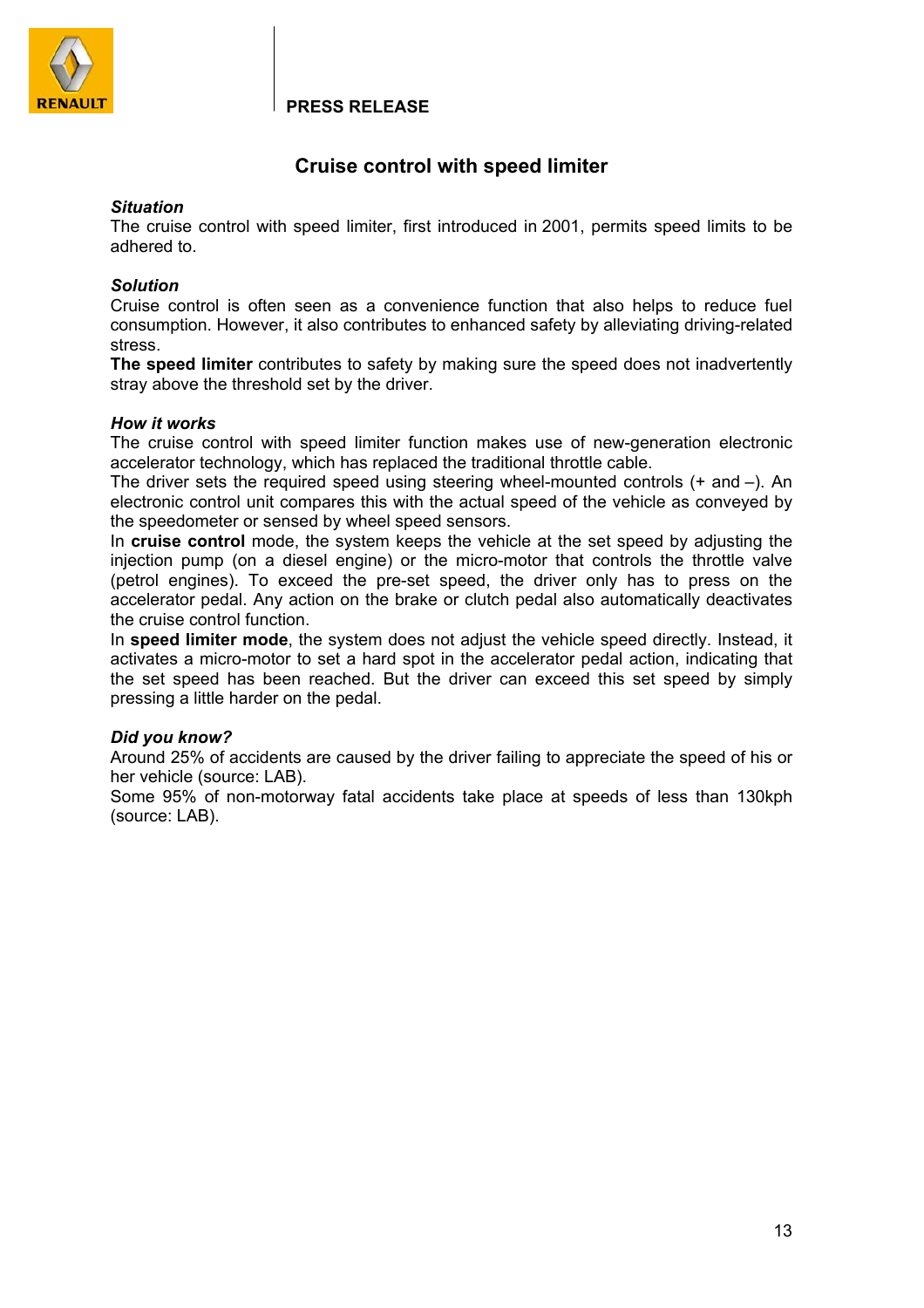

## **Automatic headlamp and wiper activation**

### *Situation*

Renault provides systems that automatically take charge of certain tasks, thereby enabling the driver to give full attention to the road.

### *Solution*

Headlamps light up and wipers start automatically as required by the prevailing light and weather conditions. Wiper speeds adjust automatically to rainfall intensity.

### *How it works*

Two sensors are mounted on the windscreen above the rear-view mirror: rain is sensed by an active infrared sensor with two transmitter diodes and four receiver diodes; light is sensed by a passive sensor with three lenses and three photo-electric cells.

The two transmitter diodes in the **rain sensor** send out four infrared beams. If there is water on the windscreen, the receiver diodes will only pick up partial beams. Sensor information is analysed by the system's control unit which instructs the central control unit to switch on the wipers at the required speed. The rain sensor takes readings every 2.5 milliseconds, and each reading is compared with the information collected over the five previous seconds for optimum response.

In the **light sensor**, three lenses focus light onto three photo-electric cells. Each lens picks up a different type of light: ambient light, forward light and tunnel light. The information is collated to manage transient zones between areas of light and shade.

### *Did you know?*

There are between 20 and 30 different controls on a vehicle. It takes the driver two seconds to operate any one of them. A car travelling at 90kph will cover 26 metres in those two seconds. At 130kph, the distance covered is 36 metres.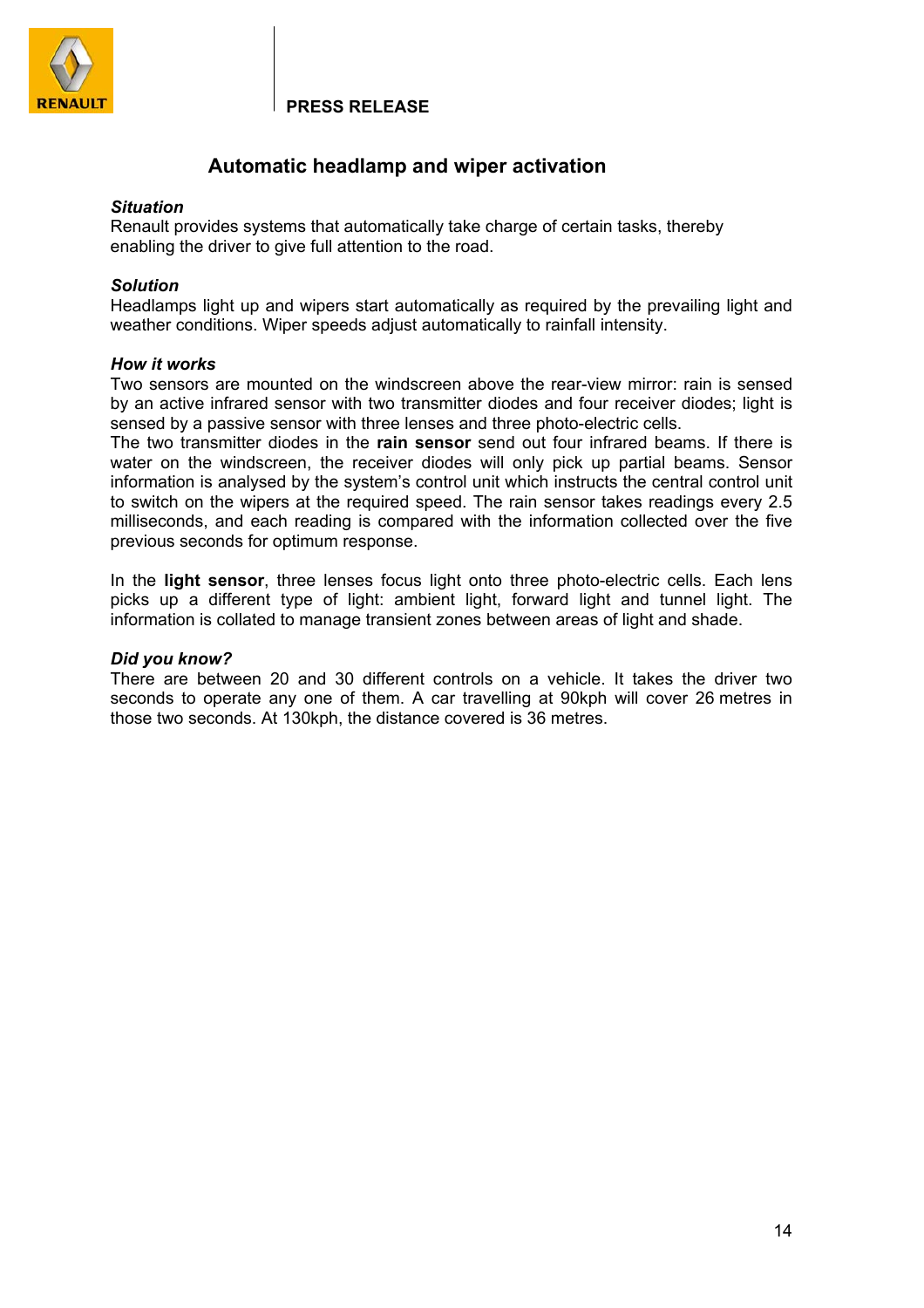

# **Xenon/bi-xenon headlamps**

### *Situation*

When driving at night, the driver's capacity for anticipation is directly determined by the range of the headlamps. The farther he or she can see, the better the driver will be able to respond appropriately to an incident.

### *Solution*

Xenon/bi-xenon lamps are highly efficient, delivering twice the light of halogen lamps using the same power consumption. They have a range of more than 100 metres, compared to an average of 40 metres in the case of halogen lamps. Their flux density is higher, but they do not dazzle drivers in oncoming vehicles. And they last five times longer than halogen lamps.

### *How it works*

Xenon lamps are discharge lamps. This means that, unlike halogen lamps, they have no filament. Light is produced by an electric arc between two electrodes in a glass bulb filled with pressurized xenon, a rare gas. The electrical excitation required to produce this arc is obtained by a built-in electronic module that generates a starting voltage of 200,000V, followed by a steady AC voltage of 85V once the arc is established.

A bi-xenon headlamp has a discharge lamp plus a flap for switching between dipped and main beams. With double the light flux of a conventional halogen lamp, and a colour close to natural daylight, it performs dipped and main beam functions.

## *Did you know?*

In Europe, 40% of fatal accidents take place at night, although night traffic represents just 10% of the total.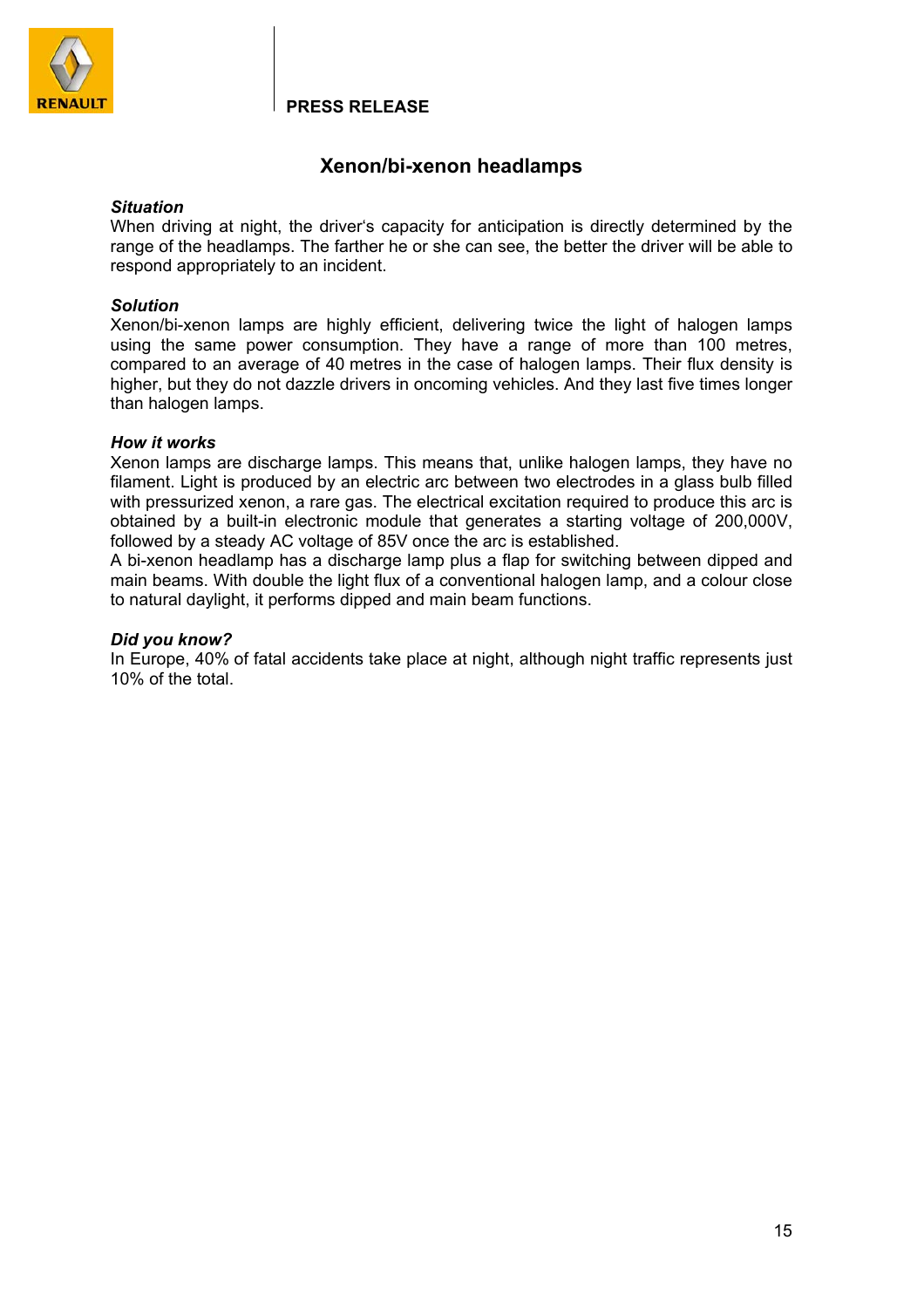

# **Additional cornering lights**

### *Situation*

On winding roads, an obstacle on the inside of a bend will be difficult to see with conventional straight-ahead headlamps.

### *Solution*

Additional cornering lights light up the inside of the bend. They are automatically switched off at high speed or when reverse gear is engaged.

### *How they work*

For an additional cornering light to be activated, the angle of the steeringwheel must be equal to or more than 40°, the speed of the vehicle must be less than 60kph and the dipped beam function must be selected. A steering wheel angle sensor relays the driver's instruction and the direction of the turn, wheel speed sensors inform on vehicle speed, while the light controls inform on the current light settings.

Cornering lights are switched off at high speed because there is no need for them, since the car will be negotiating long corners rather than tight bends, and normal headlamp lighting will be sufficient.

Additional cornering lights can either be of the fixed type, with a bulb that is directed at an angle of 40° (e.g., Modus, Clio III), or mobile via the bi-xenon headlamp module (Laguna III, Espace IV).

### *Did you know?*

Modus was the first car in its category to be fitted with additional cornering lights, a system that was awarded the EPCOS-SIA 2005 innovation trophy.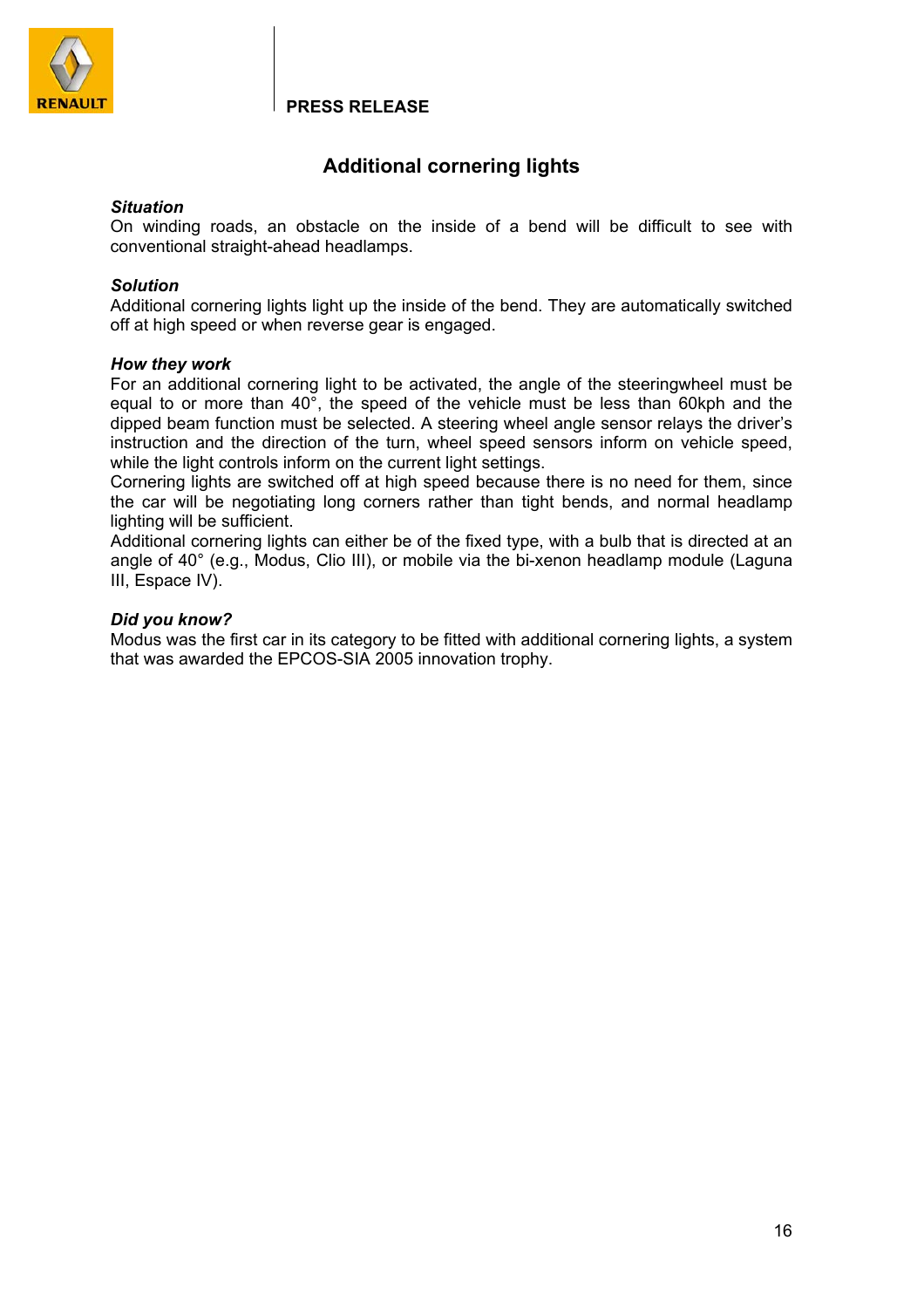

# **Electronic alcohol test**

### *Situation*

In more than 10% of fatal accidents in Europe, the driver has a blood alcohol level above the legal limit. Alcohol is a key road safety concern.

### *Solution*

Electronic alcohol tests inform drivers on their blood alcohol level and dissuade them strongly from taking the wheel if the test is positive. In France, this item is available as an accessory from the Renault network.

### *How it works*

The electronic alcohol test takes a reading in three seconds and shows the result on a digital display. If the reading is equal to or above the legal limit, an alarm sounds. The device is highly precise, and gives consistent readings.

### *Did you know?*

If all drivers with a blood alcohol level above the legal limit had refrained from driving, there would have been 26% fewer fatal accidents in France in 2006 (source: ONSIR, Observatoire National Interministeriel de Sécurité Routière).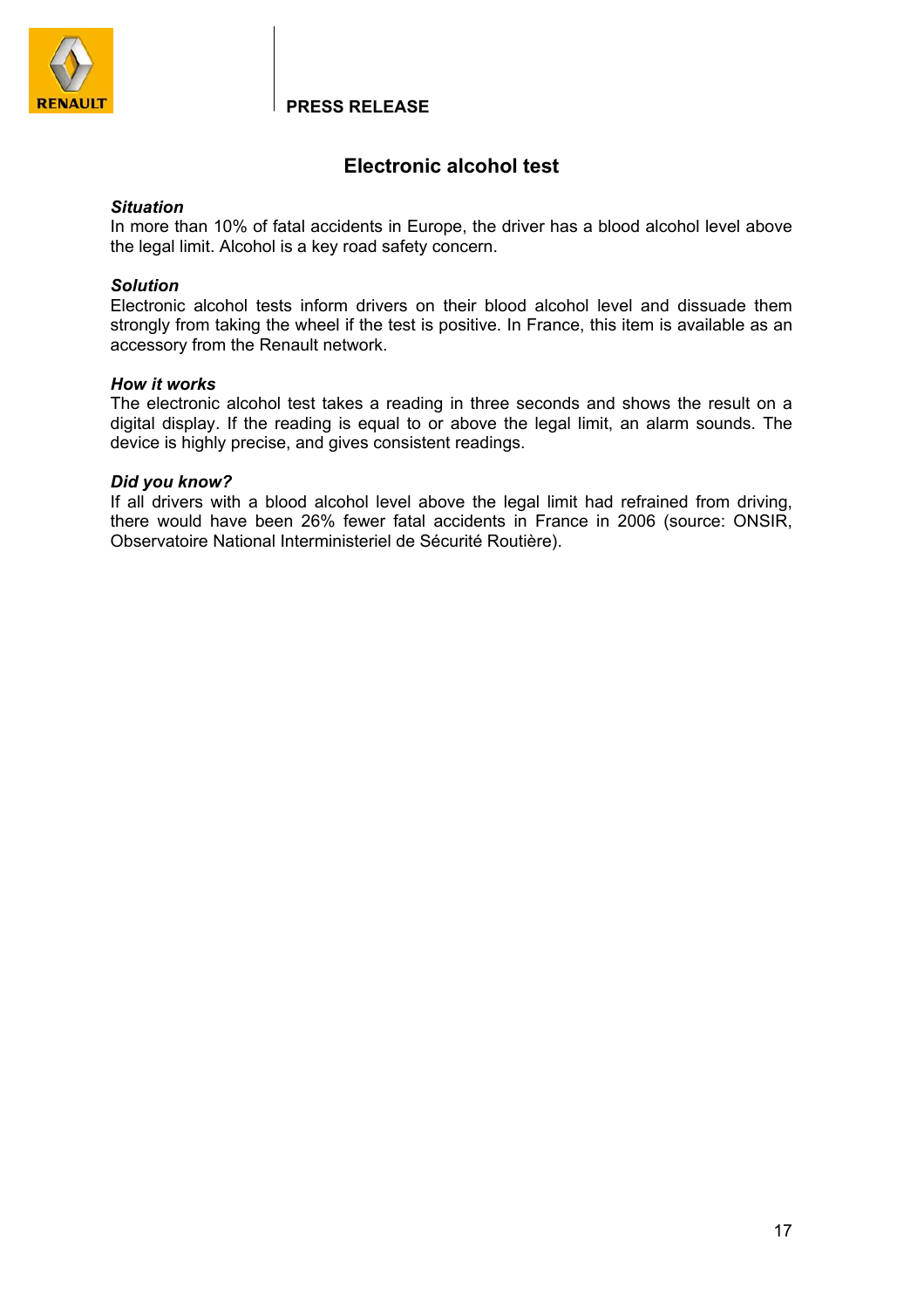

# **CORRECTION**

**The inherent handling and braking qualities of a vehicle are fundamental factors of its overall dynamic, active safety and accident avoidance performance.** 

**Even so, situations can arise which require technological intervention to compensate for driver errors. Support systems help the driver in difficult and dangerous situations, but do not take control out of the driver's hand.** 

- **ABS (anti-lock braking system) with EBD (electronic brakeforce distribution)**
- **Emergency brake assist**
- **ESC (electronic stability control) with CSV (understeer control)**
- **ASR (traction control)**
- **Active Drive chassis with four-wheel steering**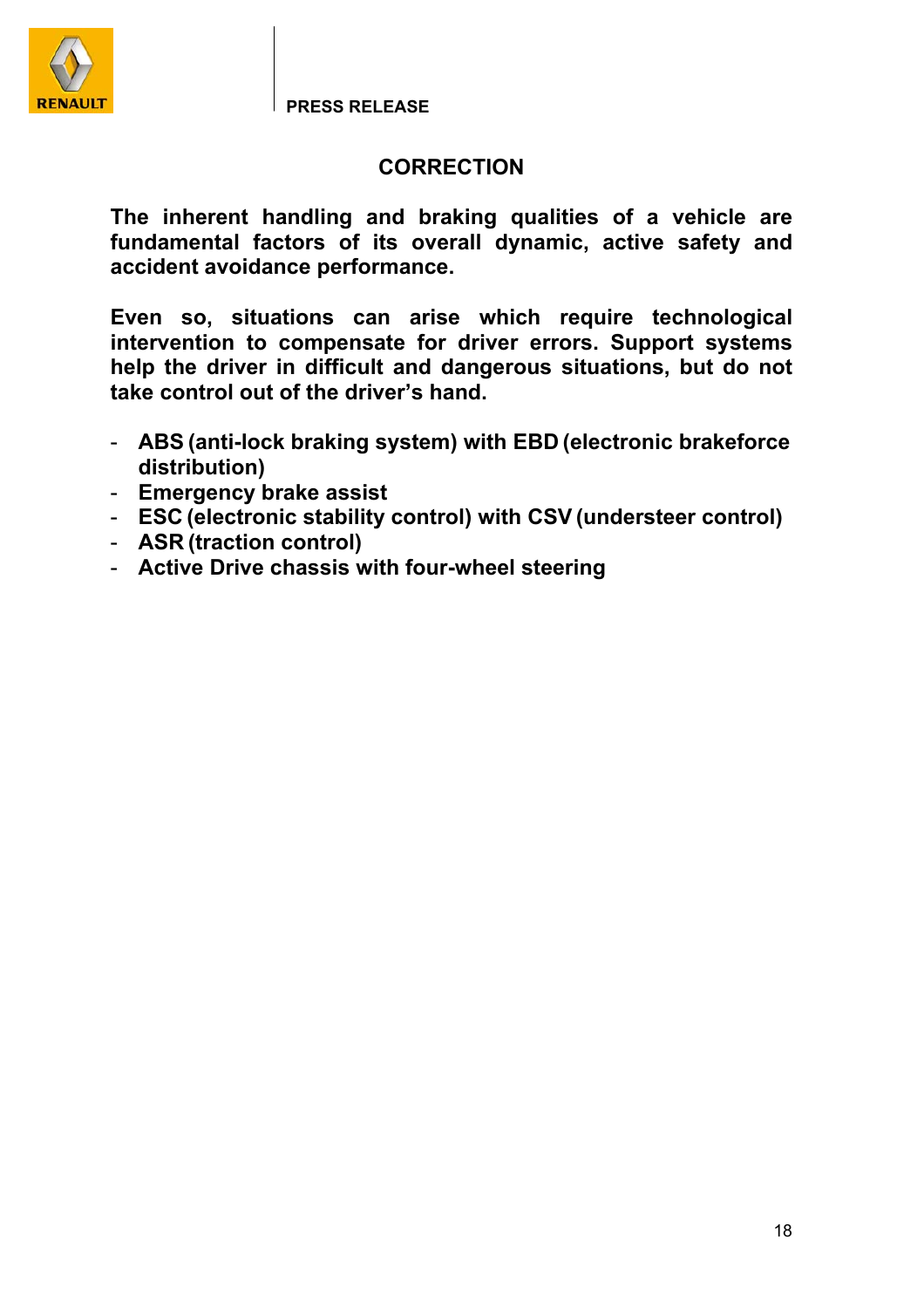

## **ABS (anti-lock braking system) with EBD (electronic brakeforce distribution)**

### *Situation*

Contrary to popular belief, ABS (anti-lock braking system) doesn't simply reduce stopping distances. It also optimizes braking performance and, above all, enables the driver to continue to steer.

### *Solution*

By preventing the wheels from locking under emergency braking, ABS ensures that the tyres continue to perform their function of guiding the vehicle, meaning that the driver stays in control. EBD (electronic brakeforce distribution) divides braking power across the four wheels in accordance with the amount of grip available and depending on the load on each one, again helping the vehicle to stay on line.

In addition to controlling the ABS itself, the ABS control unit also acts as the nerve-centre for other electronic systems. ESC, emergency brake assist (hydraulic), traction control, cruise control/speed limiter, tyre pressure monitoring systems and many other systems all operate directly through the ABS control unit or use the information it supplies.

### *How it works*

**ABS** inputs data from sensors in each wheel to monitor individual wheel speeds. If it detects lock-up on one wheel, a central control unit triggers hydraulic compensation to free it.

**EBD** is an electronic brakeforce distribution system incorporated in the ABS system. It replaces the traditional mechanical compensator that used to adjust the front/rear brake split. Unlike the former system, it is permanently active, and much more precise, inputting information from the ABS sensor and operating on the hydraulic system.

### *Did you know?*

Since 2003, ABS has been a legal requirement for all new vehicles sold in Europe. All ABS systems across the Renault range come with EBD.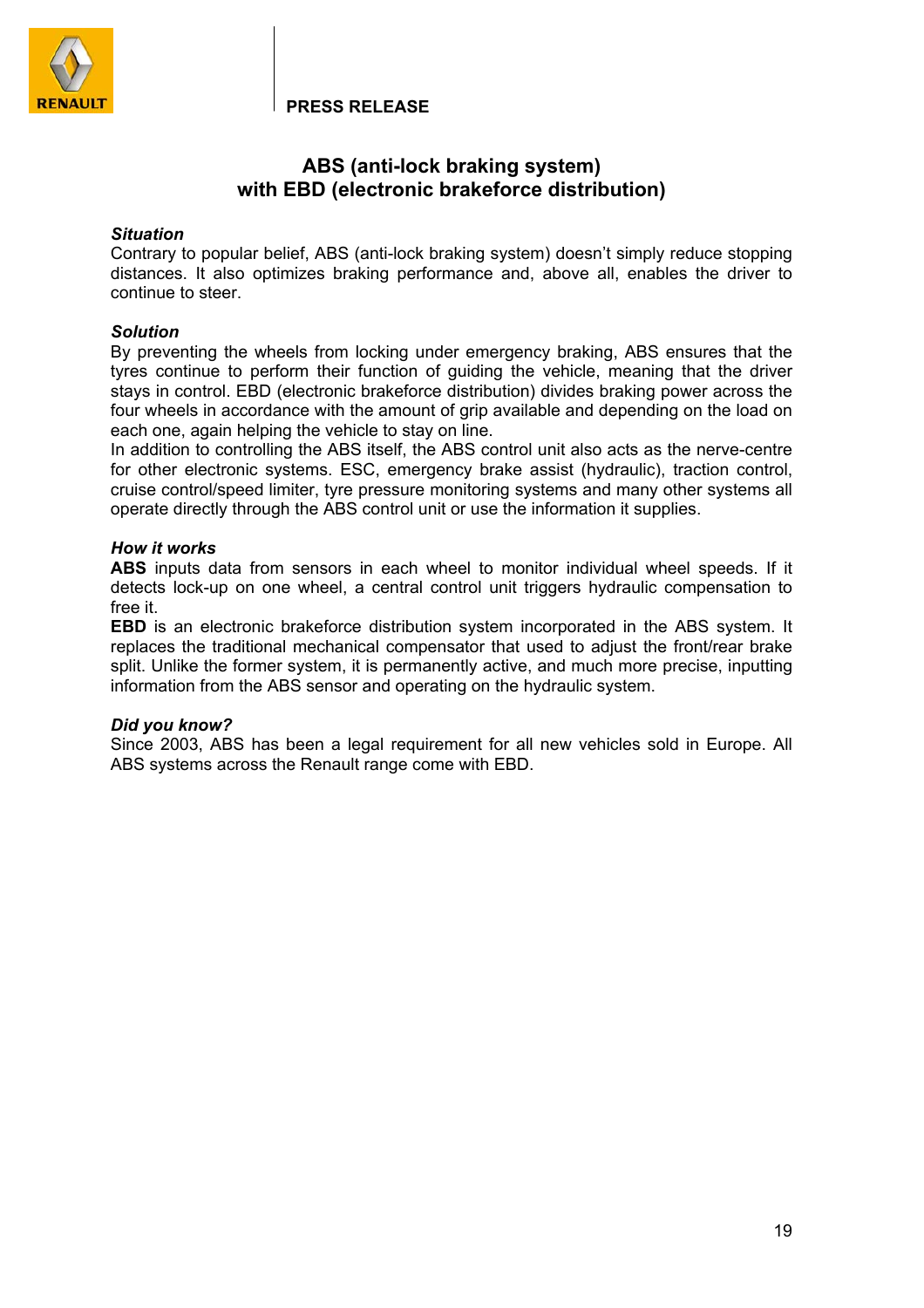

# **Emergency brake assist**

### *Situation*

LAB studies reveal that only 50% of drivers brake sufficiently hard for the ABS system to switch on in an emergency situation. Efficient brakes serve no purpose if the driver doesn't make the most of them.

### *Solution*

Emergency brake assist compensates for deficiencies in the driver's action on the brake pedal. Studies show that drivers in emergency situations tend to apply insufficient pressure, or else they release the pressure too soon. Emergency brake assist remedies both of these deficiencies.

Other experimental studies show that emergency brake assist can shorten stopping distances by between 5 and 9 metres on a dry road surface (source: LAB).

### *How it works*

The brake pedal activation velocity is measured and, if an emergency situation is detected, an amplifier raises the pressure in the brake circuit to decelerate the vehicle as effectively as possible. This extra pressure is held until the driver releases the brake pedal. Under very sharp deceleration, the emergency warning lights switch on automatically.

### *Did you know?*

LAB studies show that emergency brake assist would reduce the number of road injuries by 10% and save the lives of 3,000 people in Europe, including 300 pedestrians. Renault offers emergency brake assist across its entire range (passenger cars and LCVs) as standard.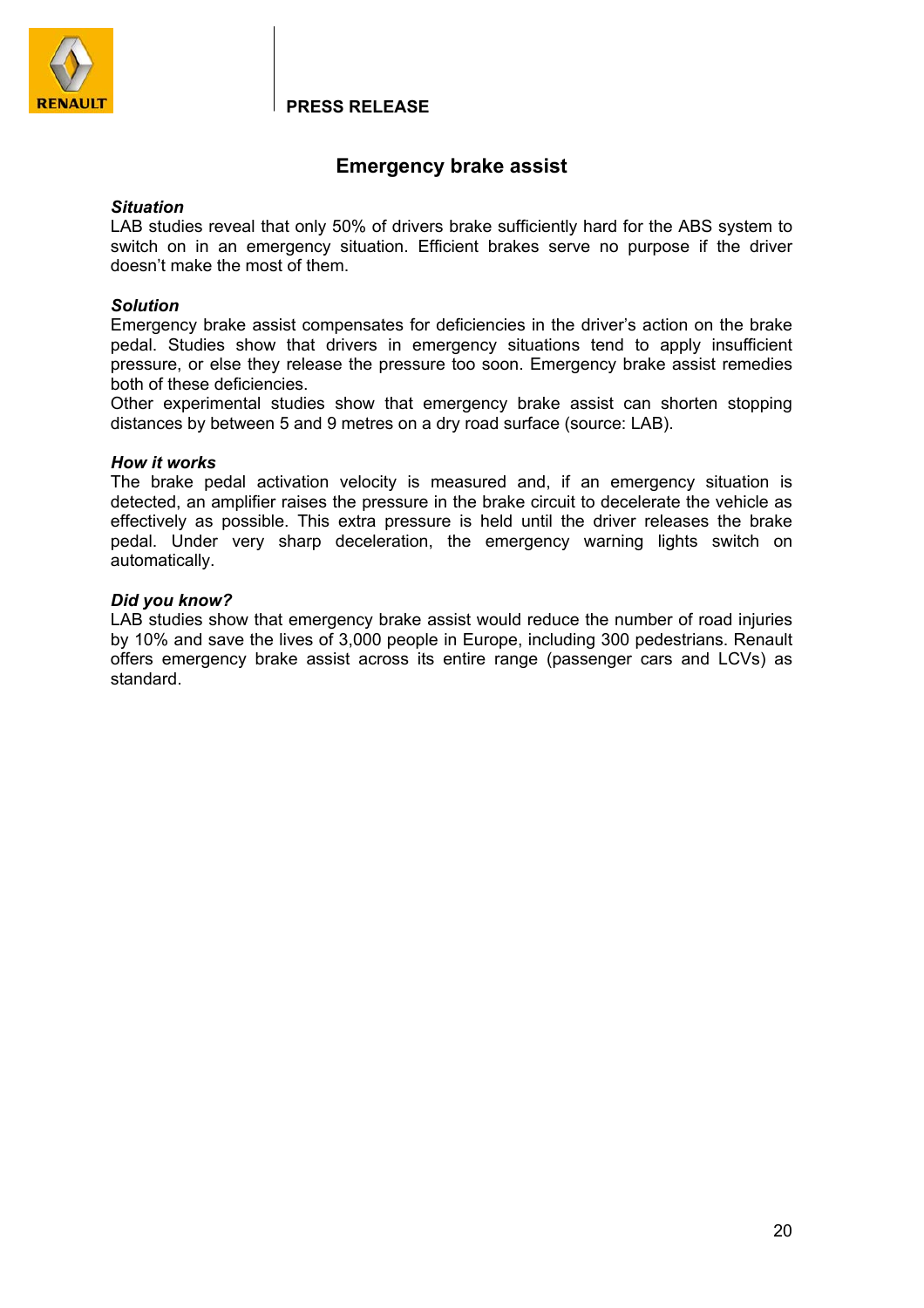

# **ESC (electronic stability control***)* **with CSV understeer control**

### *Situation*

LAB studies show that 40% of road deaths occur in accidents that involve loss of control of the vehicle.

### *Solution*

ESC (Electronic Stability Control)*,* also known as ESP (Electronic Stability Program, a registered trademark), helps the driver stay in control of the vehicle if it starts to stray from the chosen cornering line, but without taking control out of the driver's hands. In the case of Renault models, ESC is enhanced by an additional understeer control function which kicks in to correct understeer (loss of front wheel grip causing the car to head straight on towards the outside of a bend) in emergency situations.

### *How it works*

The ESC control unit permanently analyses data from eight sensors, and compares these readings with a vehicle behaviour model stored in its memory. The instruction to turn from the driver is sensed by the steering wheel angle sensor and by a brake pressure sensor. In parallel, the control unit analyses the speed of rotation of each wheel thanks to their respective sensors and ensures that this information complies with the instruction from the driver and with the pivot speed of the vehicle. The system also includes a gyrometer (measuring pivot speed) and an accelerometer.

If the ESC controller finds that the actual vehicle trajectory has strayed from the desired trajectory, it instructs the ABS control unit to brake one or more wheels. If this is not sufficient to bring the vehicle back in line, the control unit acts on the accelerator to adjust engine torque.

### *Did you know?*

If all vehicles were fitted with ESC, road deaths would fall by 16% and injuries by 10% (source: LAB).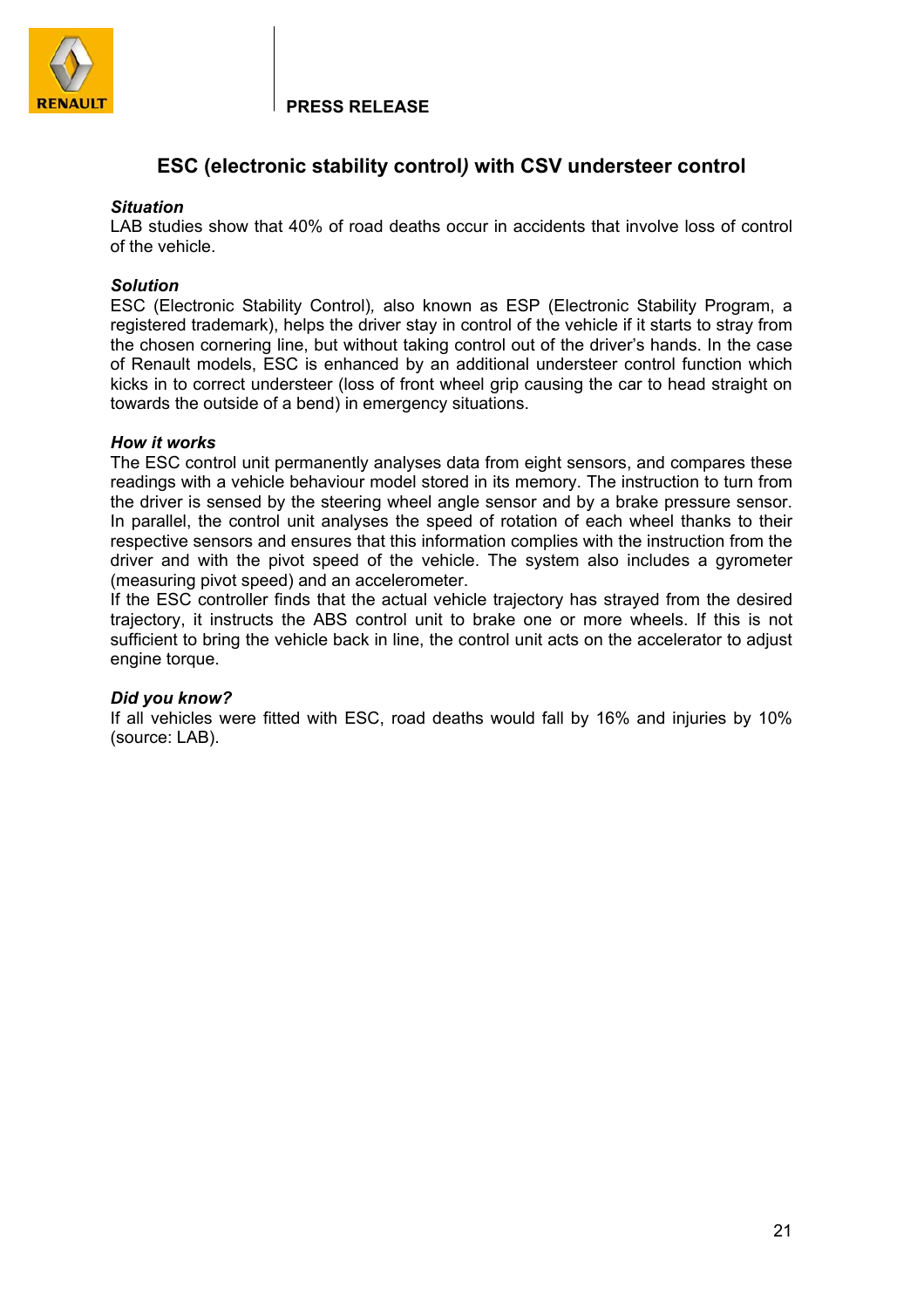

# **ASR traction control**

### *Situation*

When pulling away or travelling in a straight line, slip in one wheel can give rise to loss of control over the vehicle.

### *Solution*

Traction control prevents, or greatly reduces, wheel slip with a view to resuming normal traction performance. It is complementary to ESC.

### *How it works*

The control unit monitors the frequency of pulses from the wheel sensors to detect any abnormal increase in wheel speed, indicative of slip. On pullaway with no slip, the pulse frequency from each wheel should increase gradually. A sudden increase in this rate indicates that the wheel is slipping, especially if the signal differs from that produced by the other wheels. When slip is detected, the traction control system acts on the brakes to brake the wheel in question.

In some situations (on ice, for example), traction control will also operate directly on the injection control unit to adjust engine torque; reducing engine power helps the wheels grip again.

### *Did you know?*

Traction control also compensates for loss of grip caused by oil or a patch of ice on the road.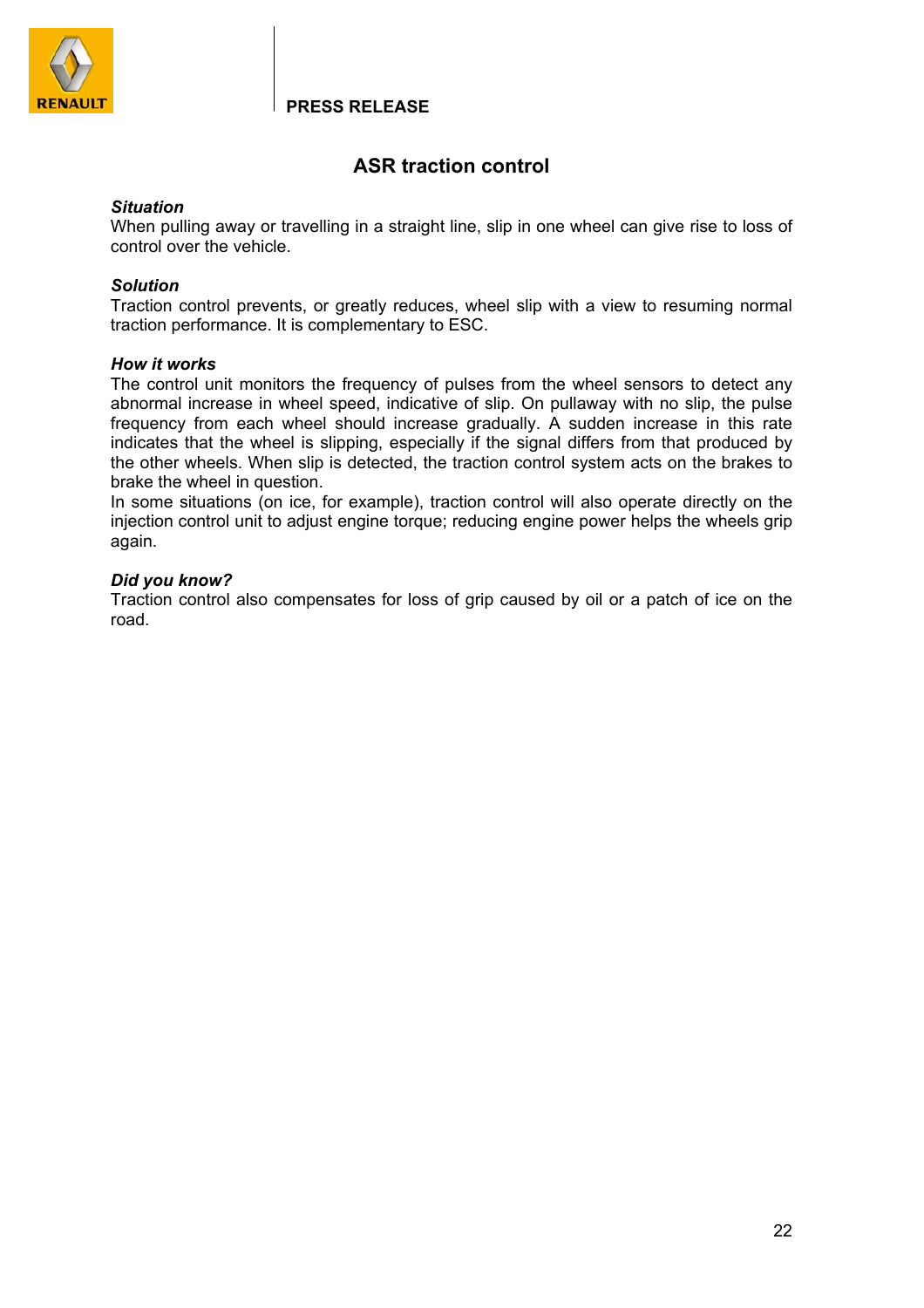

# **Active Drive chassis with four-wheel steering**

### *Situation*

For Renault, driving enjoyment has always gone hand in hand with safety. The Active Drive chassis with four-wheel steering is a perfect illustration of this philosophy.

### *Solution*

The Active Drive chassis with four-wheel steering brings two main advantages:

- It decreases the turning circle for easier manoeuvring at low speeds,
- It decreases steering wheel angles to give more direct, specially calibrated response.

The Active Drive chassis with four-wheel steering gives New Laguna a 10% smaller turning circle (equivalent to that of a city car like Clio).

By enhancing steering precision, the Active Drive chassis with four-wheel steering ideally complements the car's electronic active safety systems (such as ABS and ESC) to make the car more responsive in avoidance manoeuvres.

### *How it works*

The Active Drive chassis with four-wheel steering acts on the dynamic control of the vehicle. A sensor on the steering column sends steering wheel angle information via the CAN (computer area network) to the 4WS (four-wheel steering) control unit which is located behind the rear axle and which also inputs vehicle speed information from the ESC control unit. The 4WS control unit analyses steering wheel angle data to determine the driving style (sporty, avoidance situation, etc.). On the basis of these parameters, it sets the required angle for the rear wheels, which are turned by means of an electric actuator located on the rear axle. At speeds of less than 60kph, the rear wheels turn in the opposite direction as the fronts, up to a maximum angle of 3.5°. At speeds of more than 60kph, New Laguna ensures greater precision, with enhanced stability which enables it to corner as if it were on rails. By turning the rear wheels in the same direction as the fronts enables centrifugal force to be countered.

### *Did you know?*

In addition to the driving enjoyment it delivers, the Active Drive chassis with four-wheel steering makes avoidance manoeuvres safer and more reassuring

.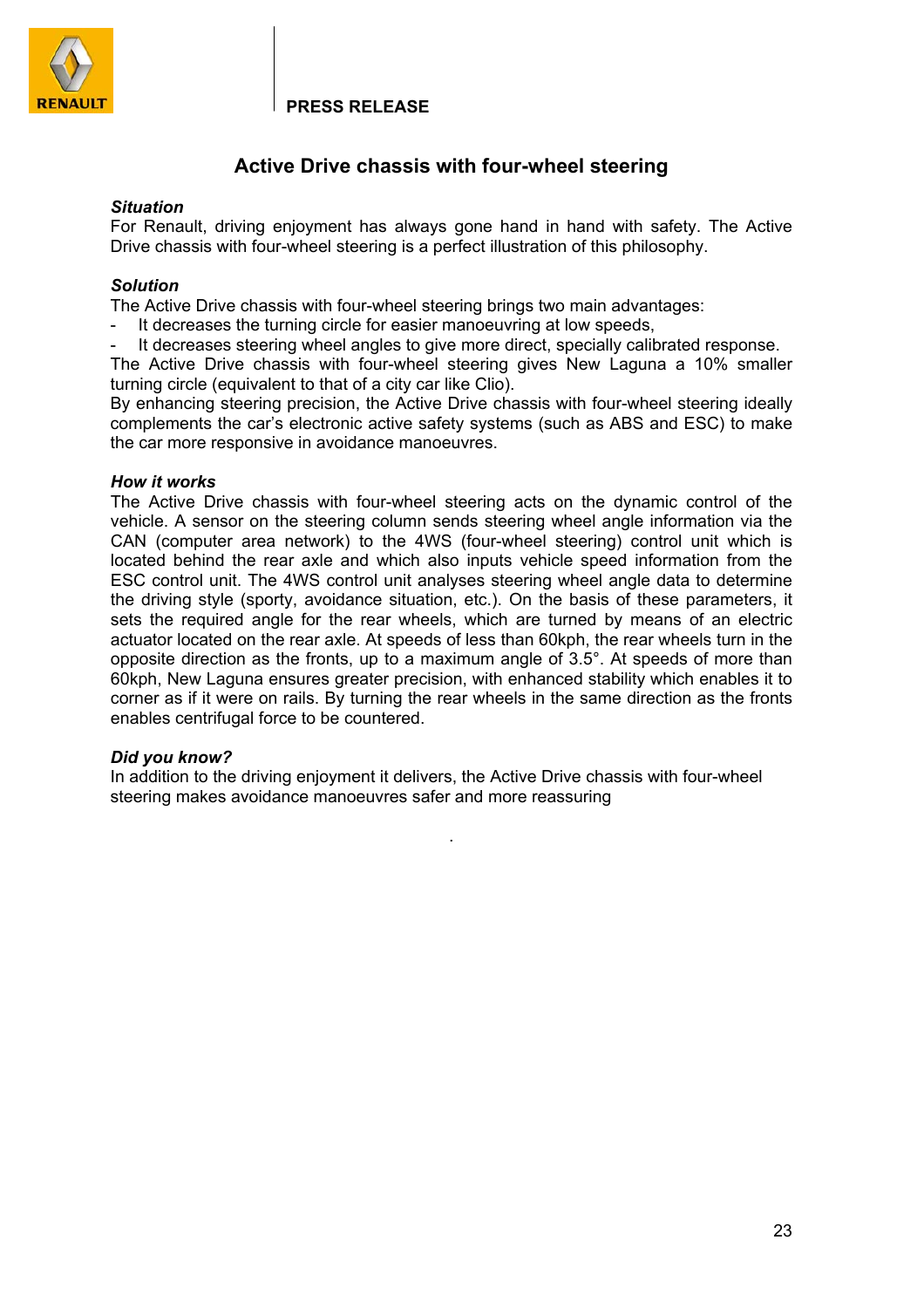

# **PROTECTION**

**Safety is built into the DNA of every Renault. The entire Renault range is designed to afford protection to both the driver and passengers. To start with, the vehicle's structure is designed to protect vehicle occupants by absorbing much of the impact energy.** 

**Renault was the first manufacturer to introduce seatbelt load limiters (1995) and controlled-vent front airbags (1997). Meanwhile, Renault's third-generation System for Restraint and Protection (SRP3) is still unique on the market.** 

- **Structure (very-very-high-elastic-limit steel/VVHELS)**
- **Third-generation System for Restraint and Protection (SRP3)**
- **Airbags**
- **Active anti-submarining airbag**
- **High-performance rear impact absorbing seats and headrests**
- **Dual side impact sensors**
- **Rear passenger protection**
- **Child safety systems**
- **Retractable roll hoops for convertibles**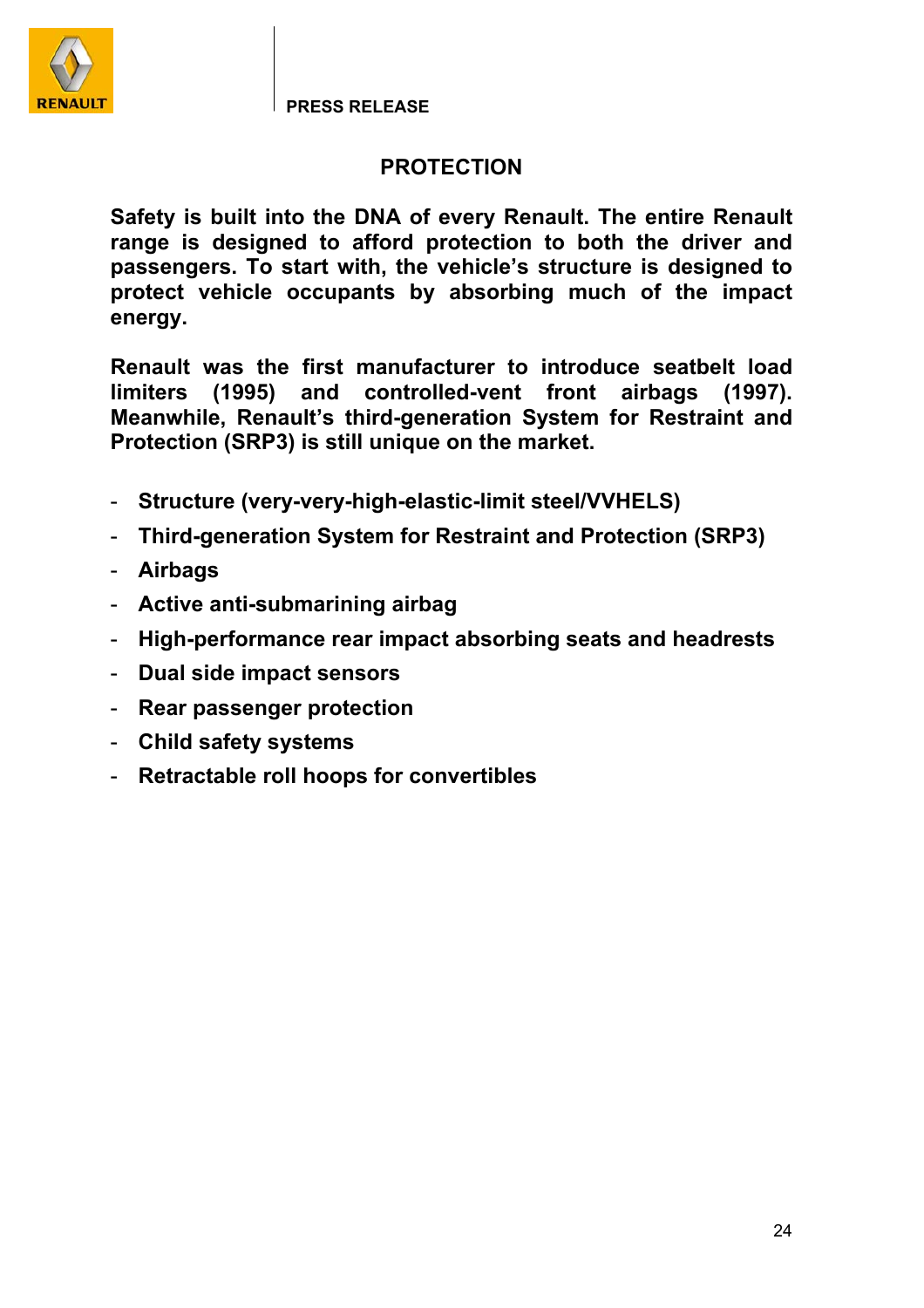

# **Structure (very-very-high-elastic-limit steel/VVHELS)**

### *Situation*

To minimize the effect of a collision on occupants, the vehicle itself must absorb as much of the impact energy as possible.

### *Solution*

The vehicle structure is designed to absorb impact energy by crumpling progressively. The cabin, on the other hand, is more rigid, experiences less violent deceleration and serves as a survival cell.

### *How it works*

The distance separating the front bumper from the vehicle occupants is employed to absorb as much impact energy as possible. Thanks to a programmed crumple structure, the impact force is distributed across the hollow section main beams. For maximum efficacy, Renault uses very-very-high-elastic-limit (VVHEL) steels, which are two and a half times stiffer than traditional steels, and thus capable of absorbing more impact energy. A similar structure is found behind the passenger compartment along the boot, for protection in the case of impact from the rear.

Unlike the front and rear crumple structures, the cabin must resist intrusion. So it is engineered to be as rigid as possible, surrounded by reinforcing parts, to form a nondeformable cell capable of protecting occupants.

The doors are also reinforced with pressed steel sections, and padded with absorbent materials.

### *Did you know?*

The use of very-very-high-elastic-limit steel for the body structure of New Laguna ensures lower weight, enhanced rigidity and improved impact protection.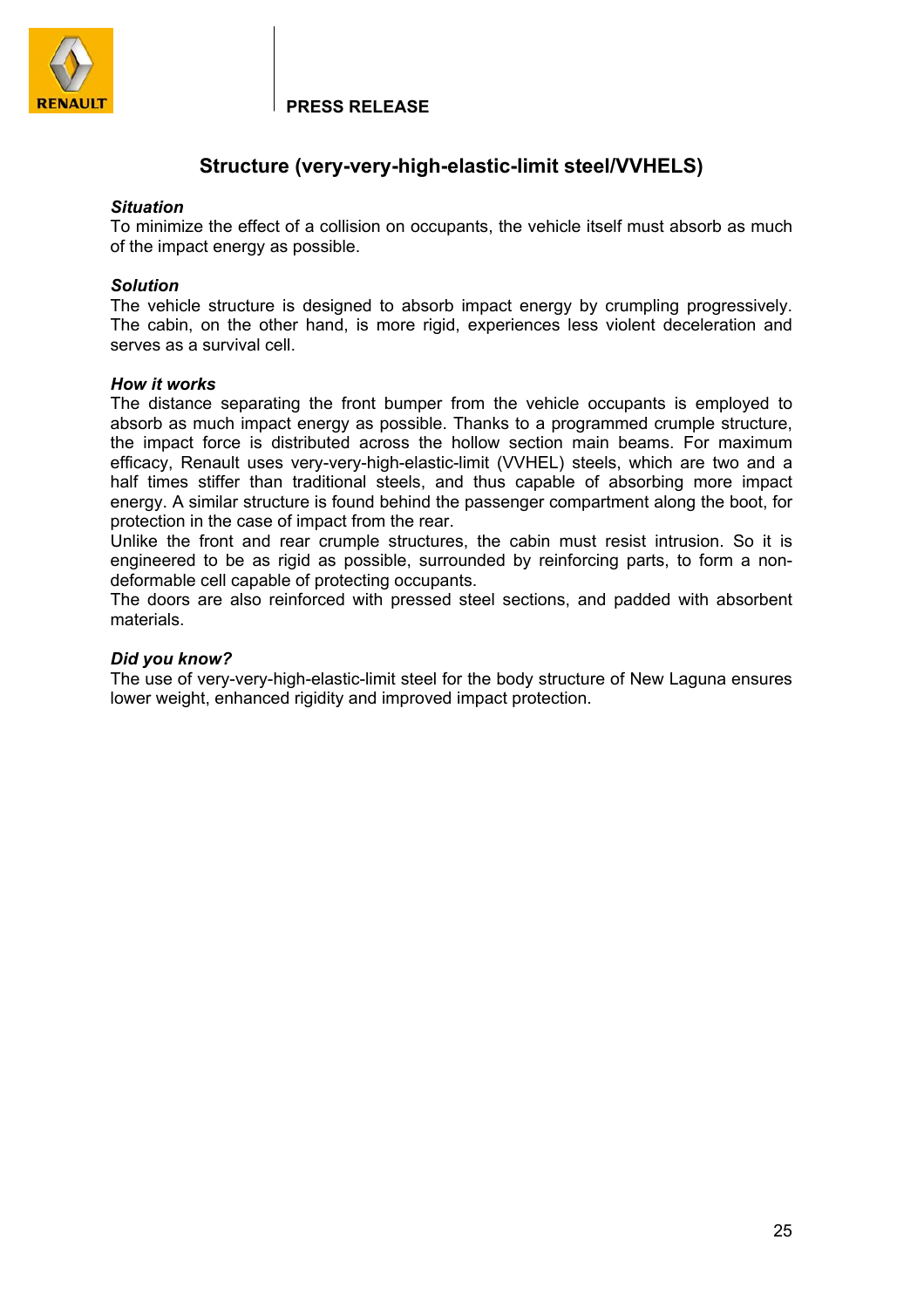

# **Third-generation Renault System for Restraint and Protection (SRP3)**

### *Situation*

Renault's safety policy seeks to afford maximum protection for vehicle occupants in the event of a collision.

## *Solution*

Renault's third-generation System for Restraint and Protection (SRP3) takes the form of a set of equipment that gauges the impact force and position of occupants to adjust protection and minimize the risk of injury.

## *How it works*

The SRP3 control unit gauges the impact force in under 10 thousandths of a second, then several systems work in conjunction to achieve optimally effective protection.

- The seatbelt: two straps and three anchor points to hold the occupant in their seat.
- **Pretensioners** connected to the seatbelt buckle hold the belt straps firmly against the pelvis and thorax to prevent the body from moving forward.
- Load limiters slacken the pressure exerted by the belt on the thorax to prevent injury from the belt itself under violent impact. The maximum force exerted by the belt is 400kg for the front seats.
- **Controlled-vent airbags** in the steering wheel (for the driver) and dashboard (for the front-seat passenger) serve to dampen impact.

SRP3 also includes other systems (see separate fact sheet), such as an active antisubmarining airbag (see separate fact sheet), high-performance rear impact absorbing seats (see separate fact sheet), a collapsible steering column, and a collapsible pedal unit with double-shell padding.

## *Did you know?*

Frontal impacts account for 61% of road accidents and 45% of deaths.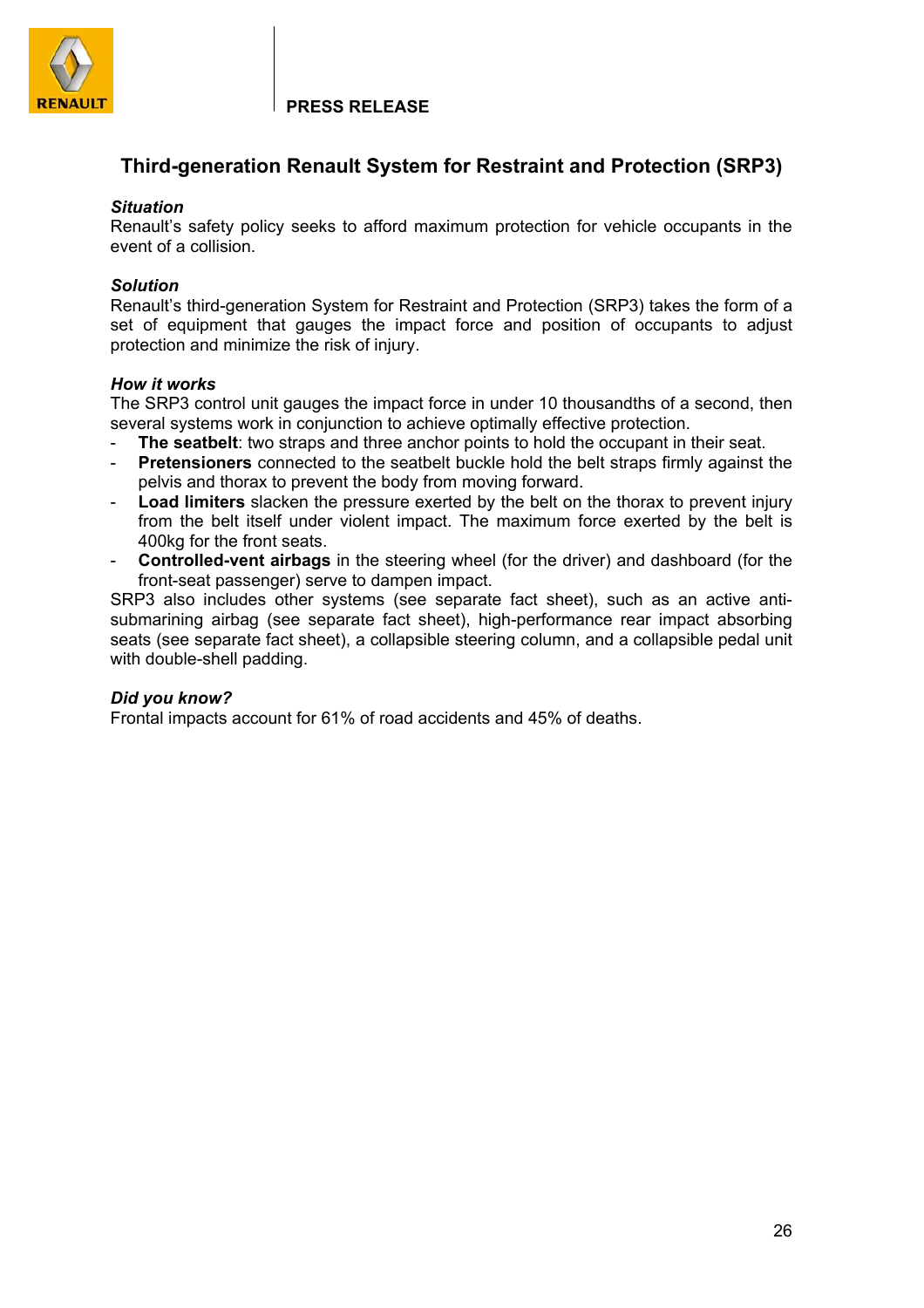

# **Airbags**

### *Situation*

Front airbags reduce the risk of serious head injury by 75% and the risk of serious chest injury by 65%. They are an integral part of Renault's third-generation System for Restraint and Protection (SRP3, see separate fact sheet).

## *Solution*

Airbags finalize impact energy damping, after the seatbelts have absorbed the bulk of the impact energy experienced by the occupant. Today, all vehicles are equipped with two front airbags: one in the steeringwheel for the driver and the second in the dashboard for the front passenger. It has been demonstrated that the combined action of the airbag and seatbelt brings a 25% reduction in the number of driver deaths and a 15% reduction in the number of front-seat passenger deaths under frontal impact.

Other types of airbag exist: lateral airbags which protect the thorax and head of occupants in side impacts, rear lateral thorax airbags and curtain airbags which protect the front and rear of occupants' heads.

## *How it works*

Impact direction and intensity is detected by a control unit which permanently monitors vehicle acceleration. If the impact exceeds a predetermined critical threshold, the control unit sends an electrical pulse to a pyrotechnic device that deploys the airbags almost instantaneously (30 thousandths of a second). The airbag has vents in it, enabling it to deflate rapidly (0.2 seconds) to slacken off the pressure it exerts on the occupant.

By detecting the impact direction, the controller can selectively trigger front and side airbags as required, for optimum protection.

### *Did you know?*

Airbags will only be fully effective if the vehicle occupants are wearing their seatbelts. Depending on its size, a modern vehicle may be equipped with up to nine airbags.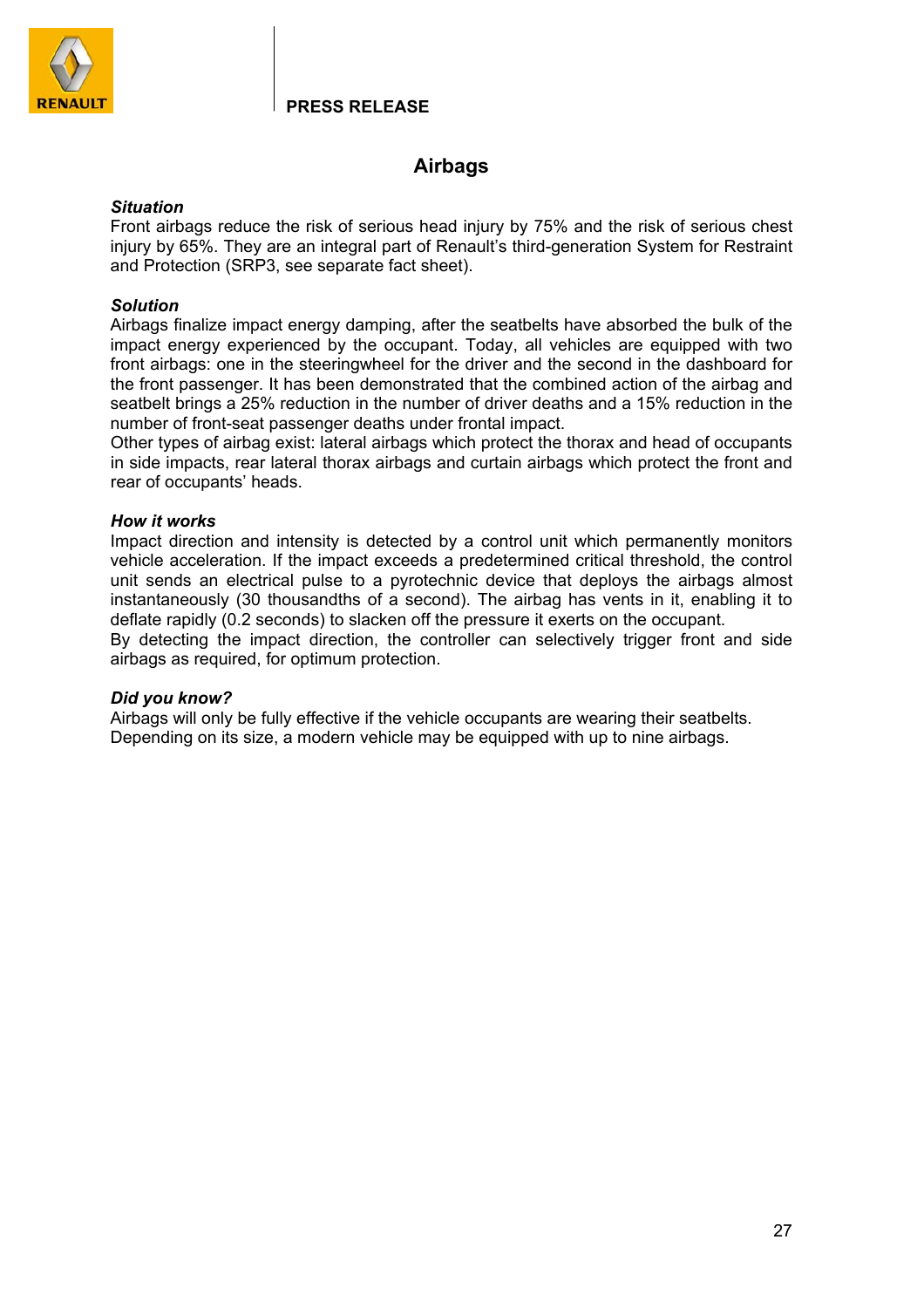

## **Active anti-submarining airbag**

### *Situation*

On coupés and coupé convertibles, it is not always possible to fit multiple seatbelt pretensioners, for technical and ergonomic reasons.

### *Solution*

A bespoke airbag situated in the seat pan deploys under frontal impact to hold the pelvis in place and prevent the phenomenon known as submarining. This device was developed by Renault.

### *How it works*

The seat bottom contains an airbag comprising two very thin metal sheets welded together around their entire circumference. This device resembles a simple pressed metal sheet, and is embedded in the foam of the seat cushion, where it cannot be seen or felt. Like a conventional airbag, this sandwich contains a gas generator that can be triggered to produce a deformation of the metal sandwich. It performs two functions: by forming a hump under the seat, it prevents the pelvis from slipping forward (submarining). And because the very thin sheet metal is deformable, it serves to provide additional damping, thereby complementing the action of the seatbelt.

### *Did you know?*

In a collision, vehicle occupants (especially children) have a tendency to slide underneath their seatbelt. This phenomenon, known as submarining, often results in injury to the abdomen, a particularly fragile part of the human body.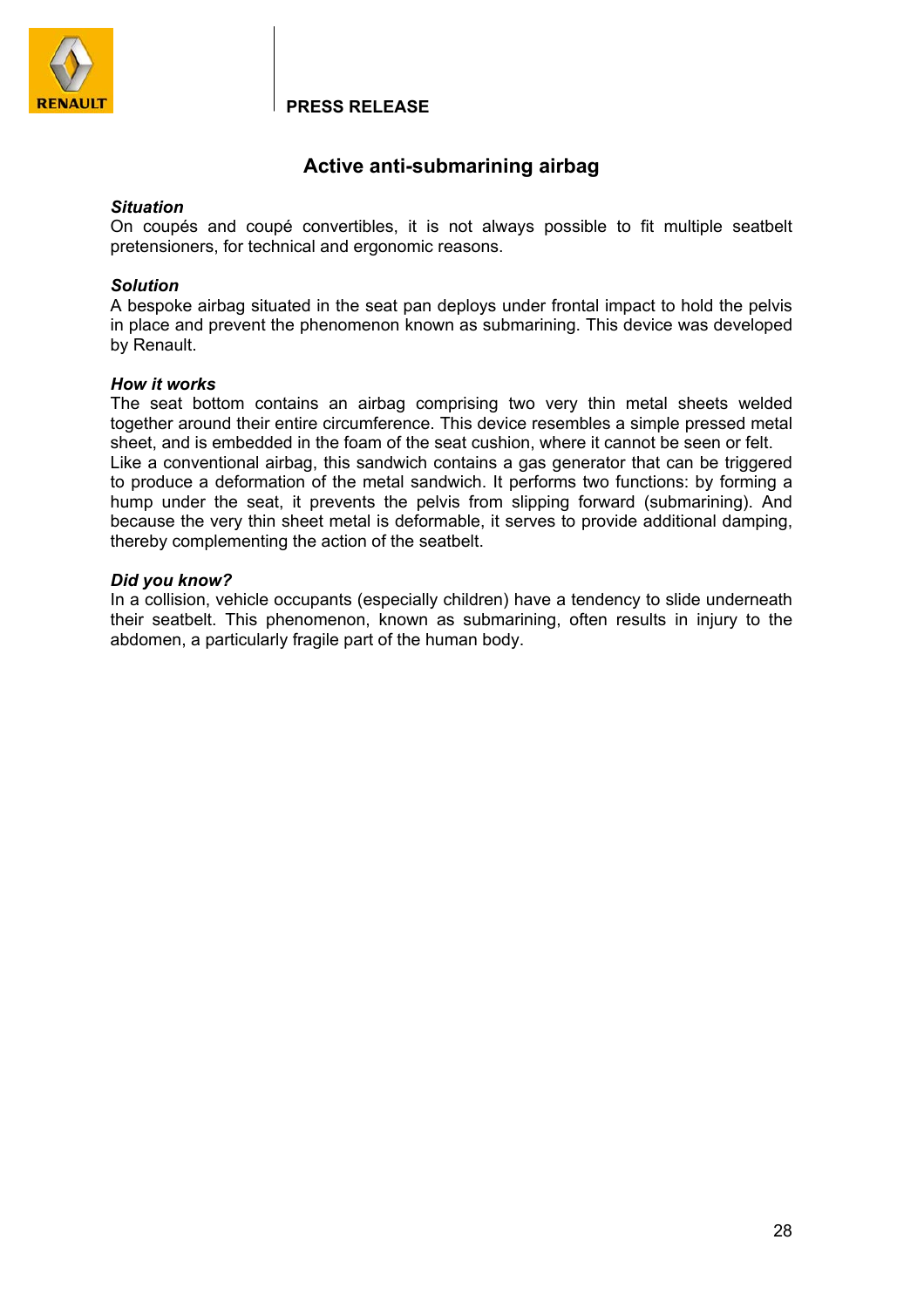

## **High-performance rear impact absorbing seats and headrests**

### **Situation**

Rear impacts account for 12% of road accidents and 2.4% of road deaths.

### *Solution*

Renaults are fitted with seats and headrests specially designed to absorb rear-impact energy. This new technology marks a major step forward in protecting the neck against whiplash injury.

### *How it works*

Instead of being mounted on rods that retract into the seat back, the headrest forms a single height-adjustable whole. So there are no rigid rods in the seatback. The whole of the occupant's back, neck and head are firmly held against the seat and headrest under collision conditions.

### *Did you know?*

A headrest will only be optimally effective if properly adjusted, with the top of the headrest at the same level as the top of the head, and a distance of no more than 10cm between the neck and the headrest.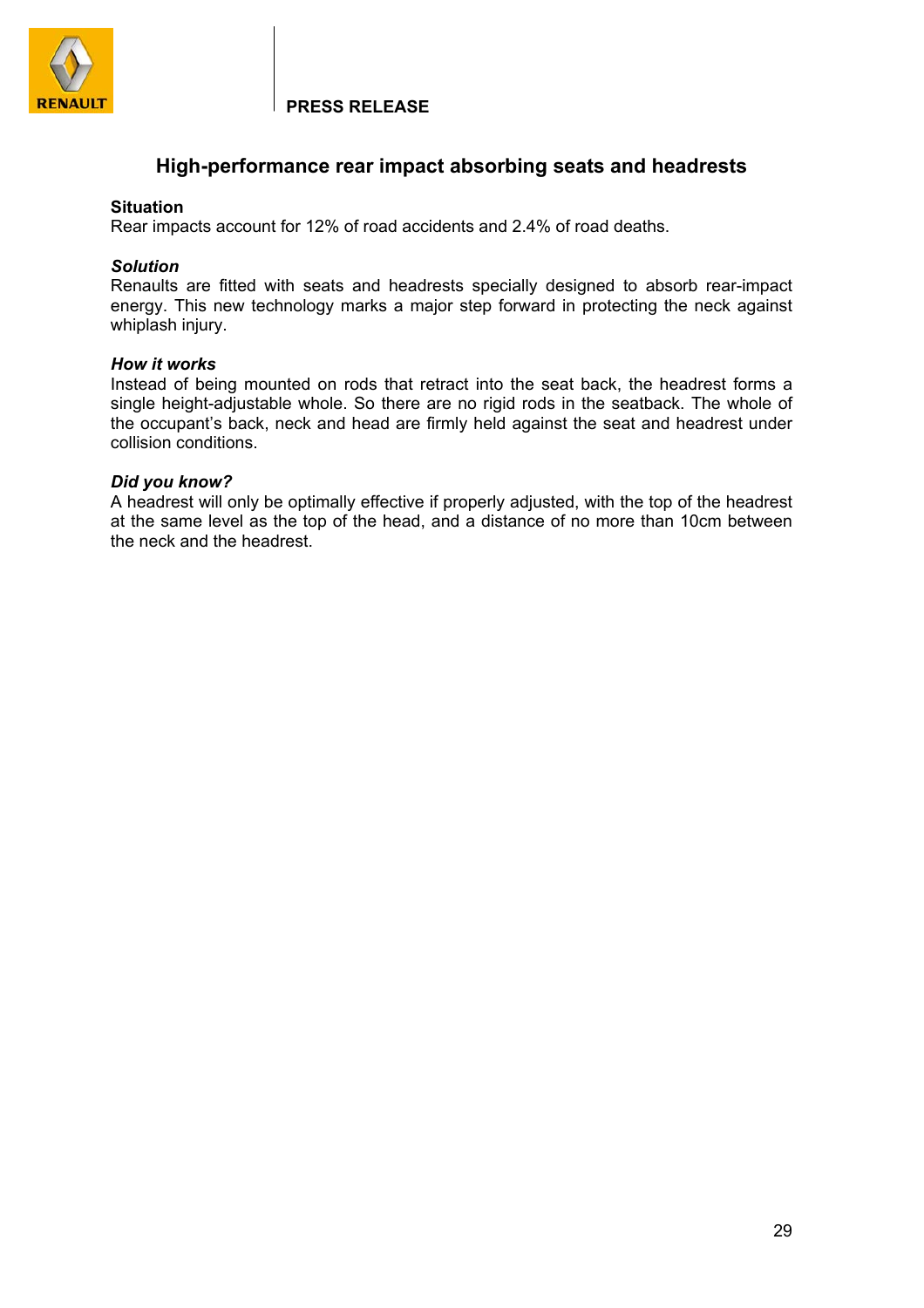

# **Side impact protection**

### *Situation*

Side impacts account for 16% of road accidents, but are responsible for 33% of deaths and 19% of serious injuries.

### *Solution*

Available as a world first on New Laguna, the dual side impact sensor and thorax/pelvis airbag optimize protection in side impacts.

### *How it works*

Two impact sensors, one in the front door and one in the central pillar, halve the trigger time of the new-generation thorax/pelvis airbag and head airbag. The thorax/pelvis airbag has two chambers, with volume and pressure adapted to biomechanical tolerances in these two areas of the body. It affords optimum protection even under violent impact conditions.

### *Did you know?*

If all cars were fitted with this system, there would be 1,000 fewer road deaths per year in Europe (source: LAB).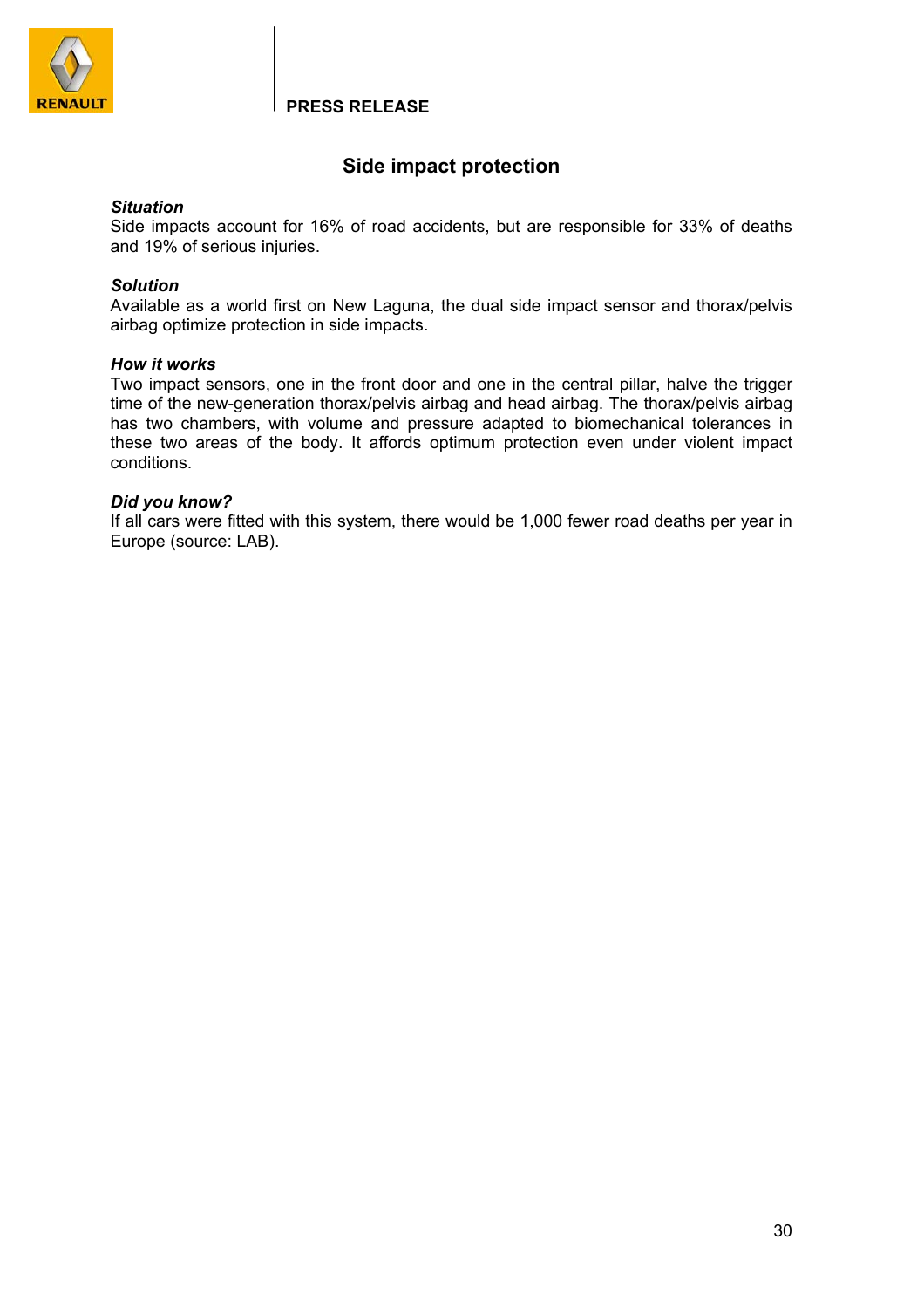

# **Rear passenger protection**

### *Situation*

Research carried out by LAB has highlighted a strong propensity for rear passengers to slide underneath their seatbelt under impact (submarining).

### *Solution*

Renault has developed a rear passenger protection system that provides a very high standard of protection.

### *How it works*

Renault's rear passenger protection system includes a number of devices:

- **Coupled with an anti-submarining hump** (see below), seatbelt reels with pyrotechnic pretensioners prevent the pelvis from slipping underneath the belt in a collision situation.
- **Load limiters** calibrated at 600DaN for the outer rear seats bring a 20% reduction in the risk of serious or fatal thorax injury.
- **Rigid, vertically-mounted belt anchors and stems** improve belt efficacy under impact; the straps stay against the thigh rather than against the stomach.
- **Anti-submarining humps for all rear seats** prevent the pelvis from sliding forward underneath the belt (in which case the strap pushes against the fragile abdomen area instead of against the more sturdy bone structure). The humps in the bottom of all rear seats reduce the risk of injury to the abdomen.

### *Did you know?*

Rear-seat passengers account for 12% of deaths and 18% of serious injuries in road accidents in France.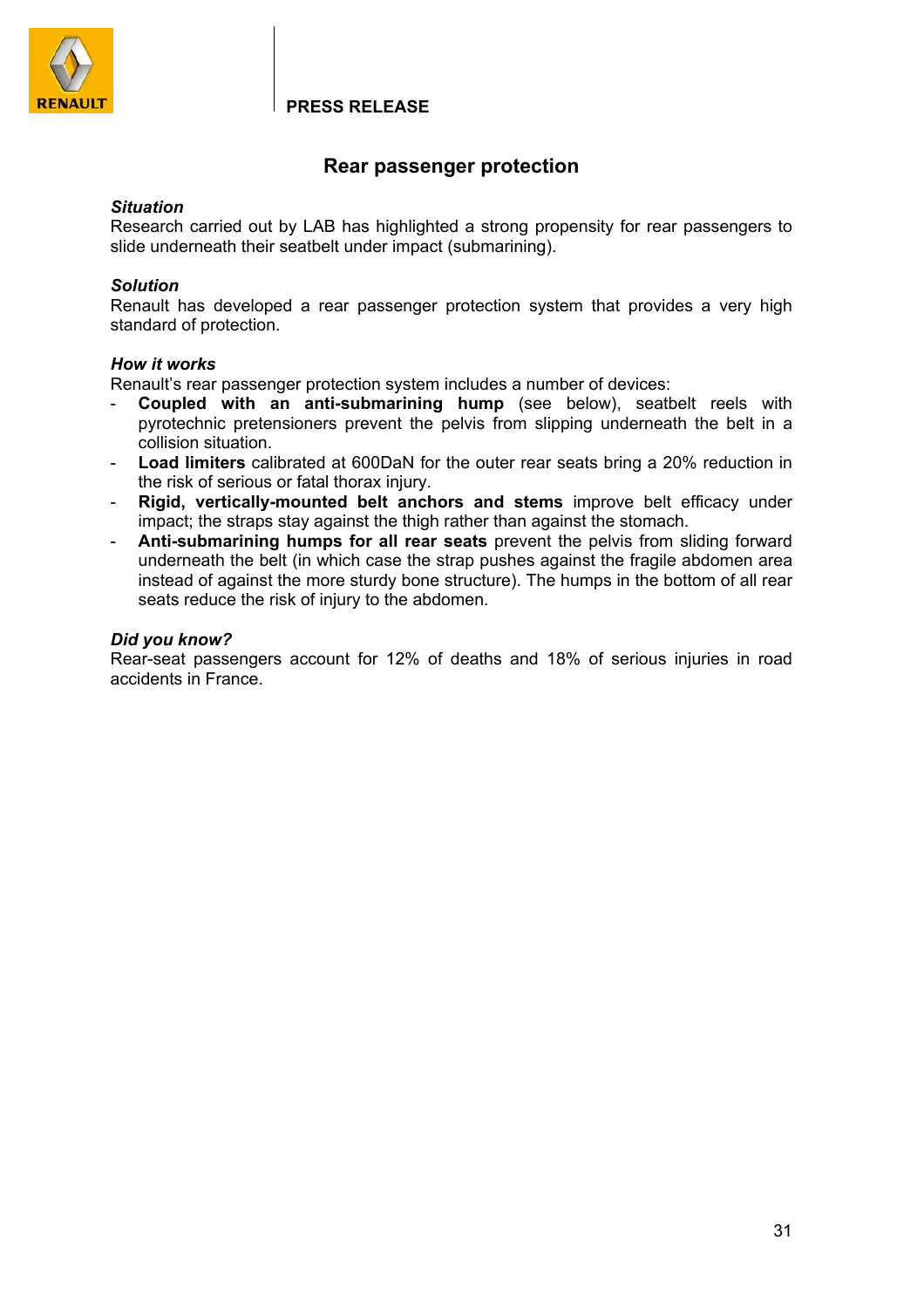

# **Child safety systems**

### *Situation*

Child safety is an issue in itself, addressed by far-reaching specific research at Renault. A suitable protection system, adapted to a child's shape and size, can substantially reduce the risk of injury or death in a road accident. When properly strapped into a seat with the back facing the direction of travel, a child aged less than nine months runs 88% less risk of serious injury (source: Prévention Routière).

### *Solution*

A child's body is not just a scaled-down version of an adult's. And it differs considerably from the adult body in terms of suppleness, too. Children up to the age of 10 must be seated in special seats adapted to their anatomy.

### *How it works*

A vehicle's child safety system comprises several devices:

- **Isofix child-seat anchor points** for front and rear passenger seats. The Isofix standard specifies the way a child seat should be attached to the vehicle with a view to preventing fitment errors and minimizing the risk of injury in a collision. The Isofix standard specifies two in-line anchor points at the intersection between the seat back and bottom. In addition, Renault fits a third anchor point for extra stability, preventing the seat from turning and tipping.
- **A selection of child seats** (by age group) is available as an accessory in the Renault network.
- **Convertible headrest** for children aged 3 to 10, to minimize the risk of neck injury.
- **Front passenger airbag disable switch**.
- **Locking of rear doors and windows** (electric) from a switch on the driver's door.

### *Did you know?*

Research (Simpson et al, 2006) reveals that child systems are incorrectly used in 64% of cases.

It is for this reason that Renault was a driving force in the development and rollout of the Isofix standard, which first appeared in 1998 on Clio II and which is now featured throughout the Renault range. In an impact at 50kph, a child not strapped in becomes a projectile with a force of one tonne.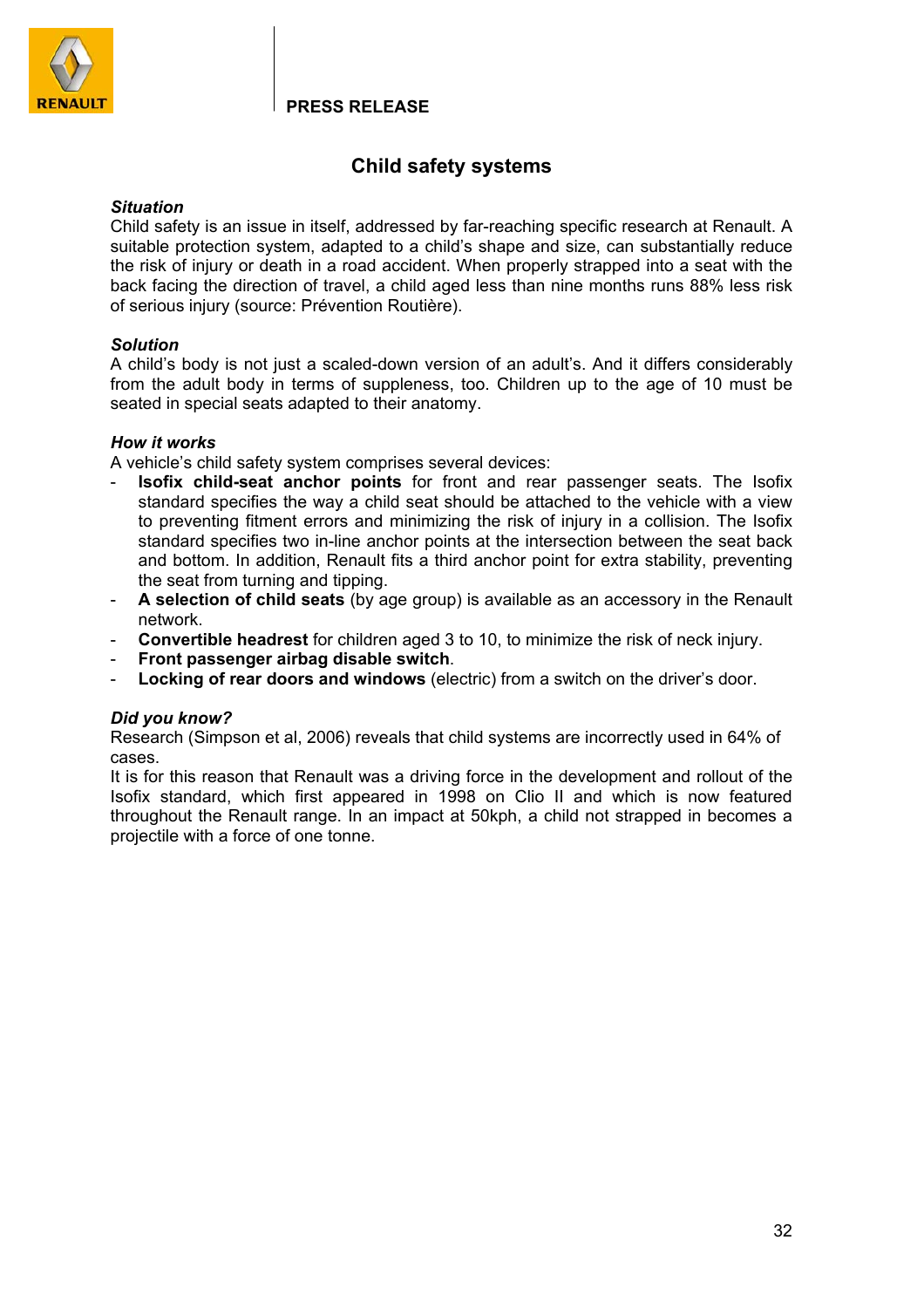

# **Retractable roll-hoops for convertibles**

### *Situation*

Because there is no roof, rear-seat passengers in convertibles are particularly vulnerable in the event of roll-over.

### *Solution*

In a convertible, the roll-over safety zone lies between the top of the windscreen and the roll hoops behind the rear-seat passengers. The roll-hoop height is therefore a key factor in rear passenger safety. Because high roll hoops detract from the elegance of a convertible, Renault has developed retractable hoops. Under normal conditions, they are concealed as headrests, and, indeed, will act as headrests in the event of rear impact. If the car rolls, the hoops extend automatically to protect the rear passengers.

### *How it works*

A control unit analyses vehicle roll and pitch and triggers hoop deployment if the vehicle's inclination exceeds 50° laterally or 67° longitudinally. Hoop travel is 130 mm.

### *Did you know?*

To test the efficacy of the automatic hoop deployment, the convertible is forced to roll by being propelled along a ramp that covers half the track surface. Deformation in the windscreen frame and hoops is analysed to determine the degree of protection afforded.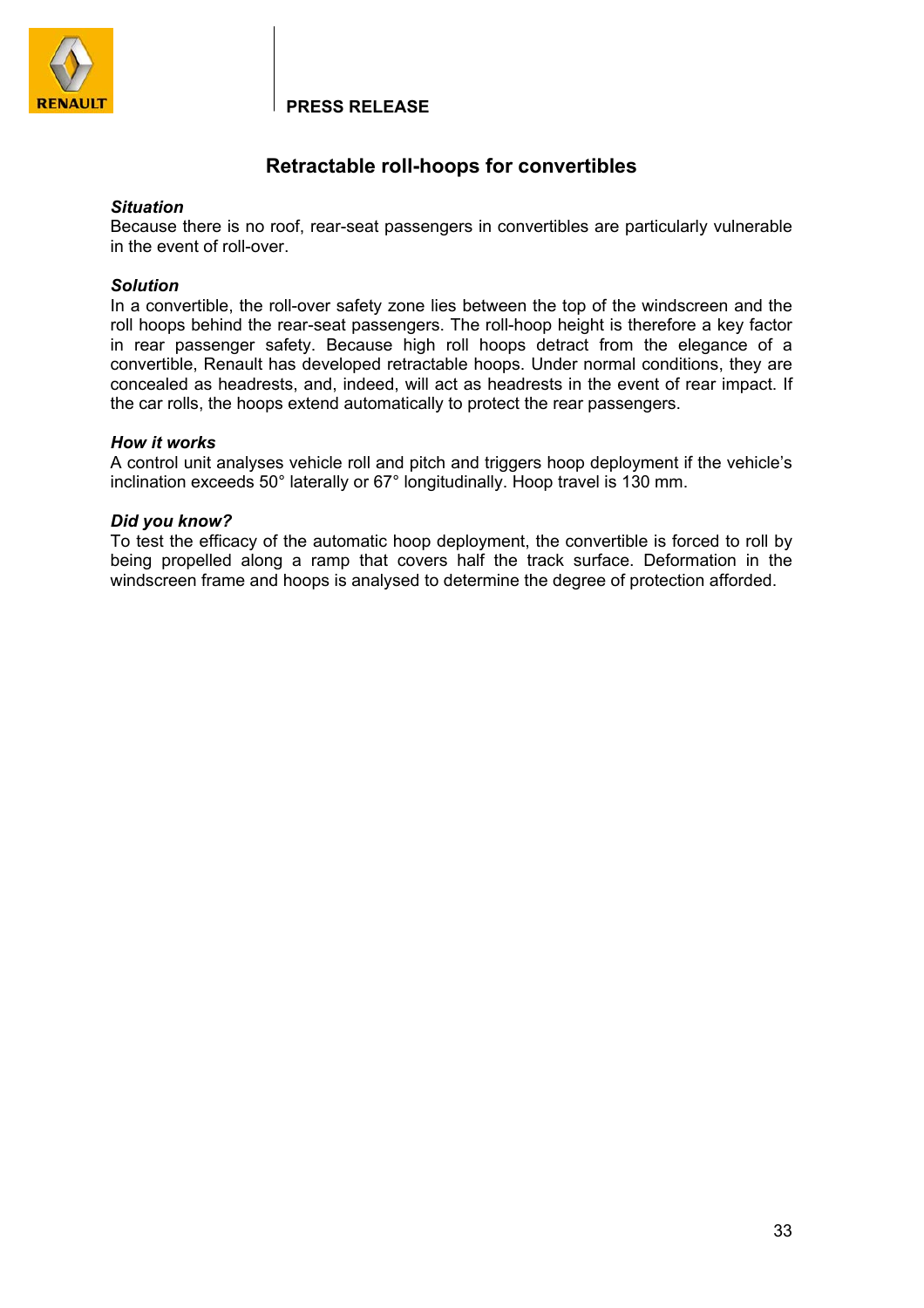

# **EDUCATION**

**Because human error is to blame in an estimated 80% of road accidents, Renault is consequently committed to a wide-reaching educational programme that addresses future drivers and road users from the earliest possible age.** 

**Through this and other programmes, Renault acts as a socially responsible company, considering public education on road safety matters to be an integral part of its mission.** 

- **International Safety for All programme**
- **Renault, a socially responsible company strongly committed to road safety**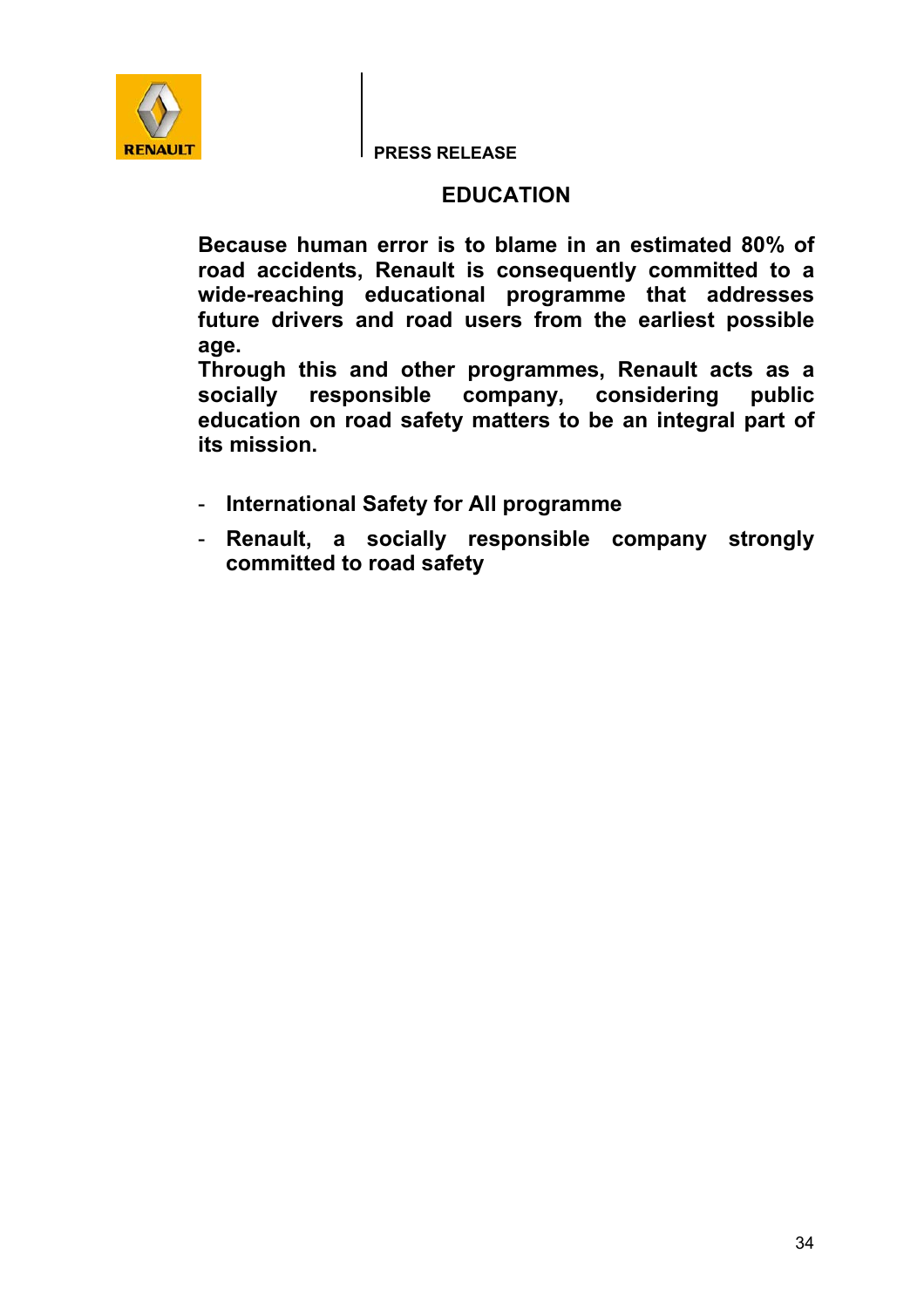

## **International Safety for All programme**

### *Situation*

Progress in the realm of road safety requires the mobilisation of all parties. Renault contributes to this collective effort by developing the most effective technologies possible. Yet however efficient these technologies may be, they can never entirely make up for driver shortcomings or errors. Human behaviour is the cause for almost 80% of all road accidents.

### *Solution*

In 2000, Renault launched its international Safety for All programme. Its aim was simple: to help youngsters become aware of the key aspects of road safety from the earliest possible age and to encourage them to adopt a responsible approach to the issue of road safety. The Safety for All programme addresses young children (7 to 11), adolescents (12 to 15) and young drivers.

### *Children:*

Renault has developed a 'Kids on the Road' teachers' pack for issue free of charge to primary schools. This kit allows teachers to produce tailor-made road safety-related lessons. Every year, an international children's drawing contest is organized on a set theme.

### *Adolescents:*

In September 2003, Renault extended its Safety for All programme to the 12-15 age group, with the annual 'Express Yourself' poster competition which asks participants to design a road safety poster campaign. Renault uses the winning poster for a road safety campaign in the run-up to the school summer holiday period.

### *Young drivers:*

Road accidents are the main cause of death in the 15 and 24 age group. Renault has developed a range of road safety awareness and driving tuition programmes in a variety of countries, either independently or in partnership with other associations.

### *Did you know?*

Renault's international 'Safety for All' programme is the biggest road safety awareness operation ever run by a carmaker.

Over the last eight years, Renault's international 'Safety for All' programme has reached over ten million children and young people in 23 countries, thanks to its entertaining and informative content.

For further information: www.safety-for-all.com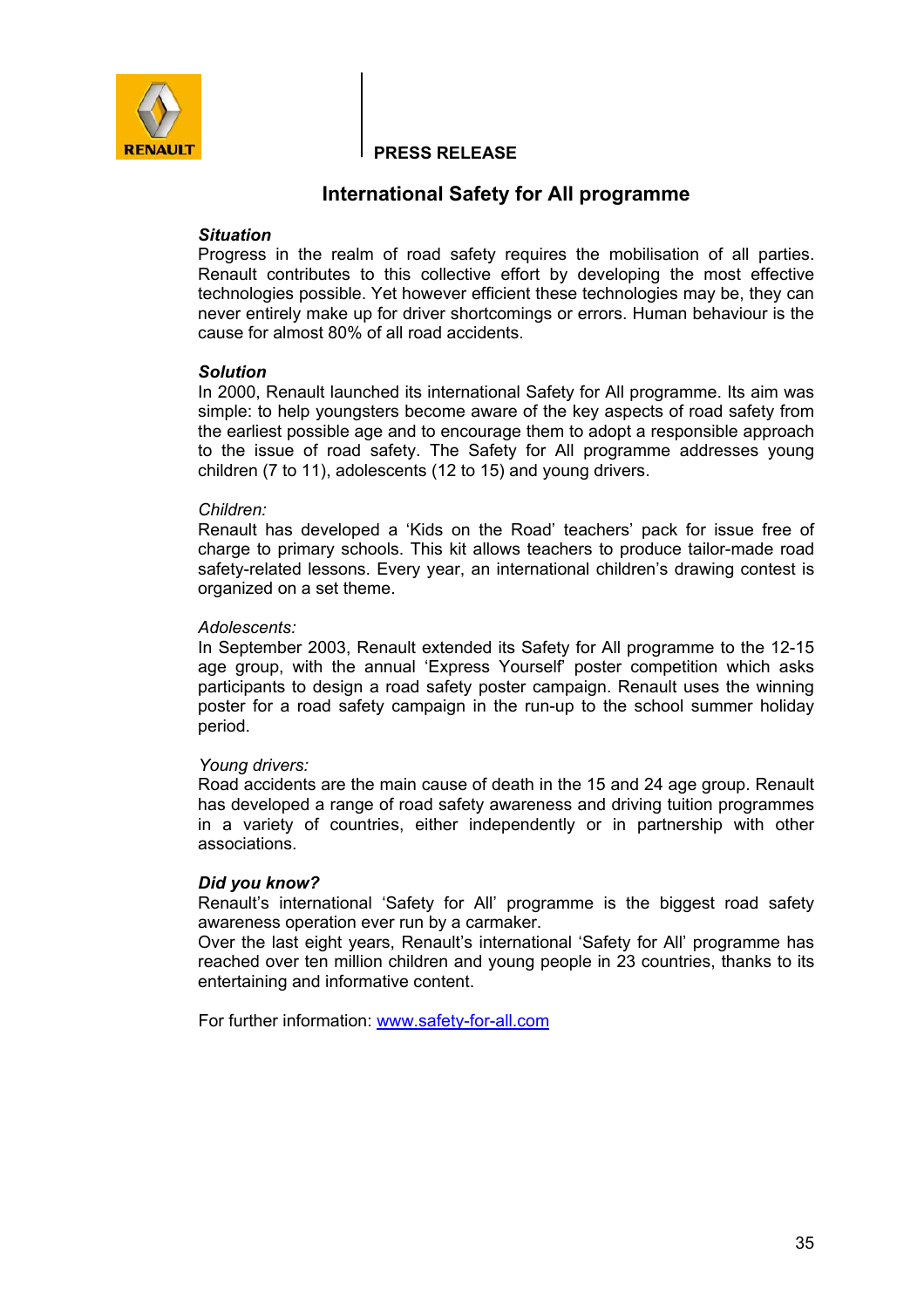

## **Renault, a socially responsible company strongly committed to road safety**

### *Situation*

Road safety is a major social challenge. As an international group, Renault sees itself as a partner to authorities worldwide when it comes to improving road safety.

### *Solution*

Enhanced road safety awareness for staff

Renault staff members are ideally placed to serve as ambassadors when it comes to road safety. To this end, Renault has been behind a series of road safety-related programmes over the years that aim to improve the behaviour of its staff, to help than anticipate situations and to reduce accidents when travelling on private journeys or company business.

In 2003, Renault made a commitment to the French authorities with the introduction of a 'Renault Group Driver's Charter' which was sent to all its 130,000 employees. This charter encourages them to be safe, responsible motorists.

In addition to this initiative, the group organizes practical car and two-wheel driving lessons at its sites and subsidiaries aimed at enhancing the understanding of accident risks, as well as e-learning awareness programmes and road safety forums during the annual Road Safety Month each June.

Meanwhile, Renault and Vinci have signed a partnership agreement concerning sustainable development that commits both companies to minimizing the dangers relating to road safety and enhancing environmental respect. The objective of this agreement is to permit the pooling of experience and the development of joint activities aimed at reducing the social and economical consequences of road safety-related risks.

### - Global Road Safety Initiative

Renault's road safety promotion endeavours are worldwide in scope. Through an action plan developed under the Mobility 2030 project, initiated by WBCSD (World Business Council for Sustainable Development), seven of the world's biggest automotive, oil and tyre companies (Renault, Ford, GM, Honda, Toyota, Michelin and Shell) launched the Global Road Safety Initiative (GRSI), budgeted with around €7 million over five years to develop road safety promotion operations in certain emerging countries, with the cooperation of government authorities.

Specific measures include:

- o Publication of guides to good driving practices,
- $\circ$  Regional centres for training and knowledge transfer on road safety matters,
- o Financial aid for local road safety projects,

This initiative is part of a broader programme on road safety promotion launched by the World Bank and a number of major corporations.